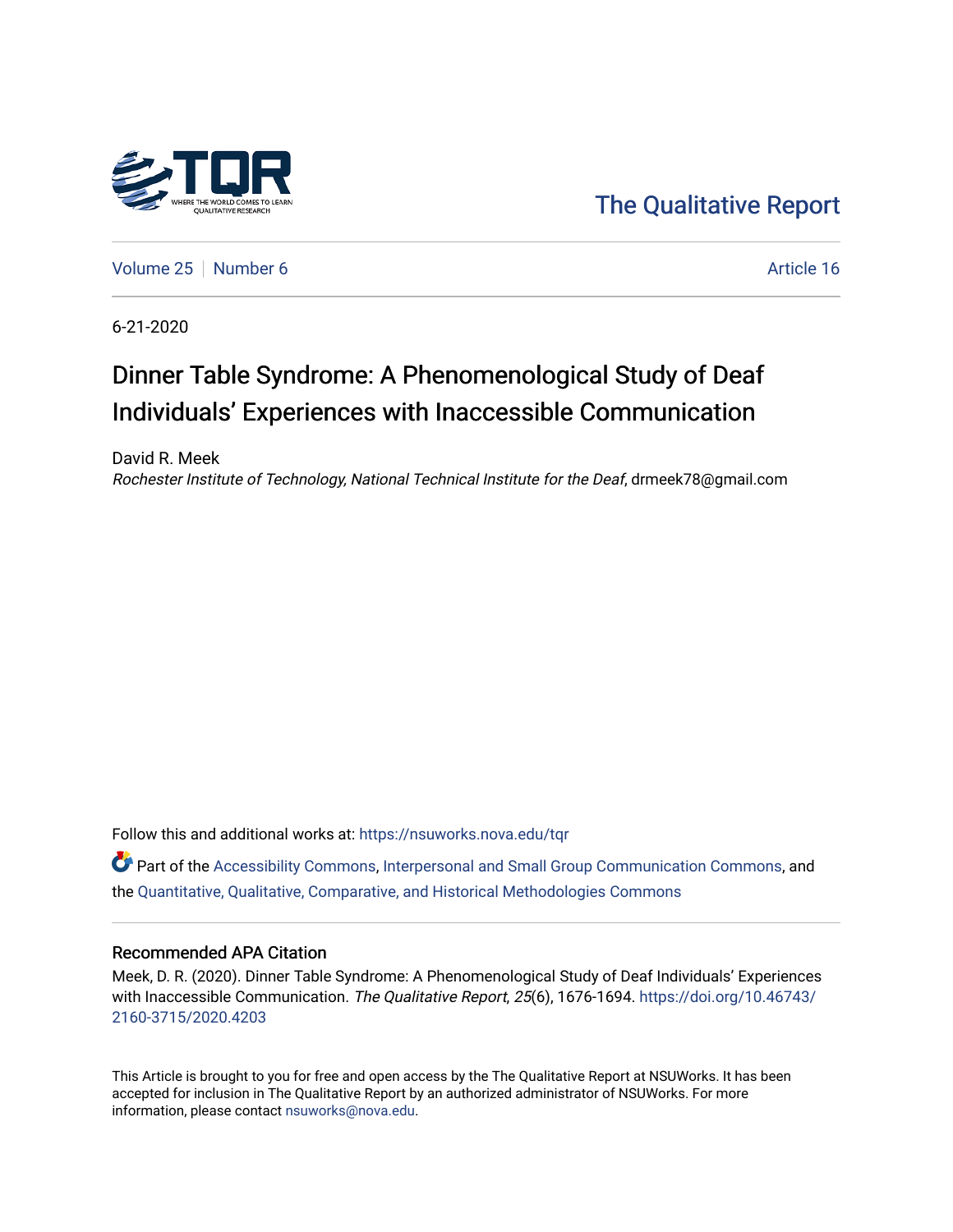# **Qualitative Research Graduate Certificate** Indulge in Culture Exclusively Online . 18 Credits

**LEARN MORE** 

### Dinner Table Syndrome: A Phenomenological Study of Deaf Individuals' Experiences with Inaccessible Communication

#### Abstract

Conversations at the dinner table typically involve reciprocal and contingent turn-taking. This context typically includes multiple exchanges between family members, providing opportunities for rich conversations and opportunities for incidental learning. Deaf individuals who live in hearing non-signing homes often miss out on these exchanges, as typically hearing individuals use turn-taking rules that differ from those commonly used by deaf individuals. Hearing individuals' turn-taking rules include use of auditory cues to get a turn and to cue others when a new speaker is beginning a turn. Given these mechanisms, hearing individuals frequently interrupt each other—even if they are signing. When deaf individuals attempt to obtain a turn, they are frequently lost in the ongoing dialogue. This experience, wherein deaf individuals are excluded from the flow of conversations at mealtime, is known as the dinner table syndrome. This study documents deaf adults' retrospective experiences with dinner table syndrome growing up. Personal interviews and a focus group were used to explore how deaf adults experienced conversations during family dinner gatherings. A phenomenological approach was used for analysis. Developed themes include: Missing out on Communication and Language with Hearing Family Members, Access to Current News and Events, Conversational Belonging and Sense of Exclusion within the Family, and the Realization of Missing Out on Conversations. These themes revealed the essence of Loved, yet Disconnected. Results of this qualitative research study can help identify what happens when participants miss cues during dinner table conversations, leaving them out of the conversation.

#### Keywords

Deaf, Qualitative Research, Phenomenological Study, Communication, Missing Out, Belonging

#### Creative Commons License

#### **@@@**

This work is licensed under a [Creative Commons Attribution-Noncommercial-Share Alike 4.0 International](https://creativecommons.org/licenses/by-nc-sa/4.0/)  [License](https://creativecommons.org/licenses/by-nc-sa/4.0/).

#### Acknowledgements

The author thanks the PAH! 2019 Writing Retreat for their support and guidance, and the mentors for their peer reviews and feedback. This manuscript is part of my dissertation and also from my presentation from the Early Hearing Detection Intervention (EHDI) in 2019.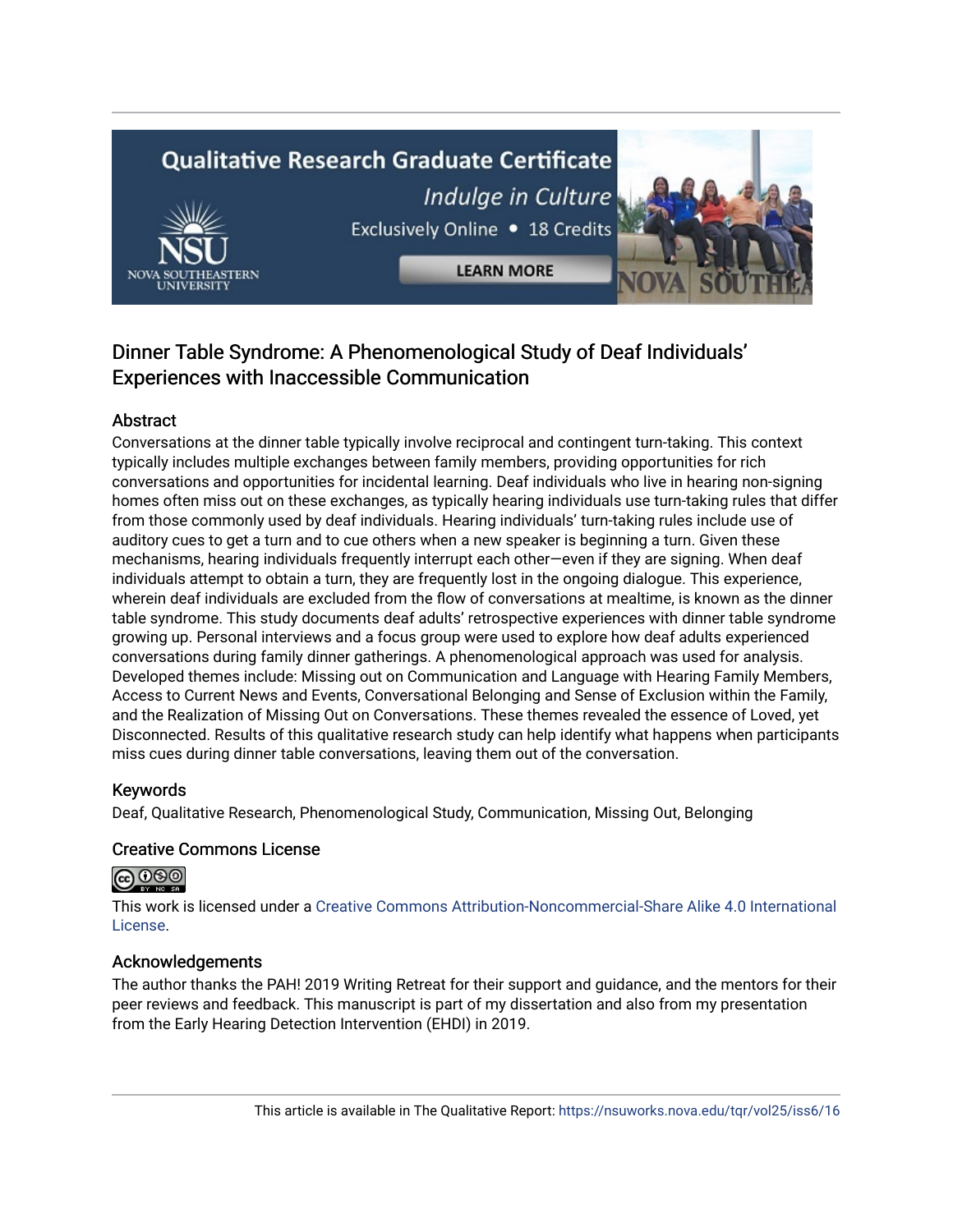

## **Dinner Table Syndrome: A Phenomenological Study of Deaf Individuals' Experiences with Inaccessible Communication**

David R. Meek

Rochester Institute of Technology, National Technical Institute for the Deaf Rochester, New York, USA

*Conversations at the dinner table typically involve reciprocal and contingent turn-taking. This context typically includes multiple exchanges between family members, providing opportunities for rich conversations and opportunities for incidental learning. Deaf individuals who live in hearing non-signing homes often miss out on these exchanges, as typically hearing individuals use turntaking rules that differ from those commonly used by deaf individuals. Hearing individuals' turn-taking rules include use of auditory cues to get a turn and to cue others when a new speaker is beginning a turn. Given these mechanisms, hearing individuals frequently interrupt each other—even if they are signing. When deaf individuals attempt to obtain a turn, they are frequently lost in the ongoing dialogue. This experience, wherein deaf individuals are excluded from the flow of conversations at mealtime, is known as the dinner table syndrome. This study documents deaf adults' retrospective experiences with dinner table syndrome growing up. Personal interviews and a focus group were used to explore how deaf adults experienced conversations during family dinner gatherings. A phenomenological approach was used for analysis. Developed themes include: Missing out on Communication and Language with Hearing Family Members, Access to Current News and Events, Conversational Belonging and Sense of Exclusion within the Family, and the Realization of Missing Out on Conversations. These themes revealed the essence of Loved, yet Disconnected. Results of this qualitative research study can help identify what happens when participants miss cues during dinner table conversations, leaving them out of the conversation. Keywords: Deaf, Qualitative Research, Phenomenological Study, Communication, Missing Out, Belonging*

#### **Inaccessible Communication at Home: A Phenomenological Study of Deaf People**

Many people who are deaf<sup>1</sup> have experienced watching their family members communicate with each other while they are unable to participate in or understand the conversation. This scenario in which deaf members are excluded from family conversations and often feel isolated as a result has been termed "dinner table syndrome." During these conversations, deaf individuals frequently express difficulty deciphering these rapid conversations (Hauser, O'Hearn, McKee, Steider, & Thew, 2010). Therefore, deaf people are not getting the same amount of contingent dialogic conversation as the rest of their family members. This phenomenon is not only something that happens during dinner time; rather, it happens in many situations, such as riding in the car, playing on the playground, school time conversations, as well as in other instances where a deaf individual interacts with a group of hearing people. Therefore, the "dinner table syndrome" is a metaphor for all of the

<sup>1</sup> This paper uses the word "deaf" in two ways. Following the conventions of Woodward (1972), deaf is used for those who have a diagnosis of being deaf while capitalized "Deaf" is used for those that consider themselves to be members of the Deaf community and a member of Deaf culture.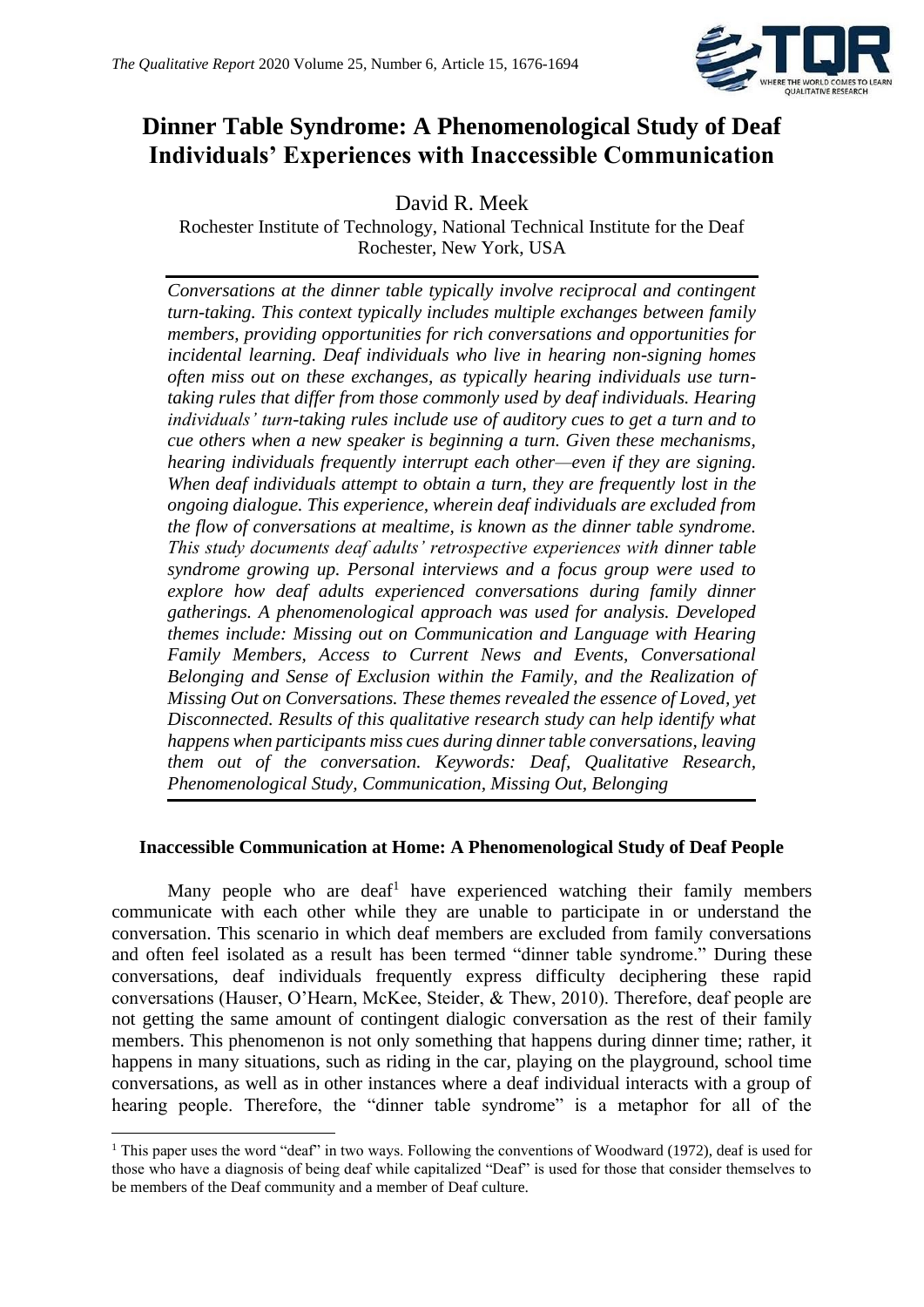conversations that are not completely accessible when deaf people are in situations with hearing groups. The lack of accessibility is related to dialogic rules that differ between Deaf and hearing conversations.

Dialogue for hearing people focuses on the use of aural and oral communication (Scheetz, 2012). Here, one relies on switching attention based on noting who is speaking. Therefore, the tendency is to bounce back and forth between who is talking, with hearing people often talking over each other during the conversation. However, this rapid turn taking, through identifying the speaker by the sound of their voice, frequently results in deaf individuals being unable to follow the flow of the conversation. By the time the deaf individual has identified the speaker, he or she has likely missed what was said. Frequently, to avoid having to ask for clarification or to inform other family members that they did not follow the flow of conversation, the deaf child does not participate in the conversation (Bodner-Johnson, 1991). Rather, they develop strategies to avoid having to ask for clarification. Informal reports from deaf adults about the strategies they used as children to avoid having to ask for clarification include reading at the table, laughing when others do to make it appear that they understand, or asking to be excused early from the table (Lewis, 2016). These strategies avoid awkwardness in conversations but leave the deaf child unaware of many important discussions, leading to their isolation.

To reduce deaf children's isolation, families can adopt or adapt the conversational turn taking strategies used within native signing families that prevent the conversational overlap typical of hearing culture. In signing, rules for turn taking, getting attention and repairing communication breakdowns are visual in nature (Coates & Sutton-Spence, 2001). Sign dialogic rules involve only one person having the floor at a time and ceding the floor upon being visually requested to (e.g., via hand raising or waiving). In larger groups, there are rules to prioritize who will have the floor as well as mechanisms for helping all members shift visual attention. These practices, indigenous to sign environments, can be exploited in mixed deaf and hearing interactions as well (Laurent Clerc National Deaf Education Center, n.d.).

Mealtime should be an opportunity to have rich conversations between family members in order to exchange ideas, express emotions, or ask questions. Communication among family members should be open and equal, with everyone participating. Having contingent and reciprocal discourse between family members stimulates language and intellectual growth for the deaf child, which leads to their independence (Marschark, Schick, & Spencer, 2006). When there is a lack of contingent and reciprocal dialogue due to these differences in dialogic strategies between family members, there is a lack of incidental learning because the deaf child is not able to listen in on conversations (Hauser et al., 2010). Incidental learning can happen by overhearing conversations, typically unavoidable for hearing individuals. However, for deaf people, incidental learning needs to involve overseeing a conversation (Calderon & Greenberg, 2011). An important time for this type of incidental learning is during dinner time, when family members discuss all manner of topics, from local or international news, to what they did at work/school, or what events transpired during the day (Meadow-Orlans, Spencer, Erting, & Marschark, 2000). Deaf individuals who have early and complete access to language, independent of the modality used (spoken and/or signed language), develop world knowledge much like hearing individuals (Hintermair, 2015; Marschark, 2007). However, as 95% of deaf children are born to hearing parents (Mitchell & Karchmer, 2004), the majority of deaf children do not experience this type of language rich environment. Missing parts of the conversation limits incidental learning as well as learning of appropriate social norms following corrective feedback from parents; these gaps impact socio-emotional growth as well as vocabulary development and world knowledge (Convertino, Borgna, Marschark, & Durkin, 2014).

The fluency of communication and language in the deaf child's family should be balanced between all members so that all can understand each other and participate in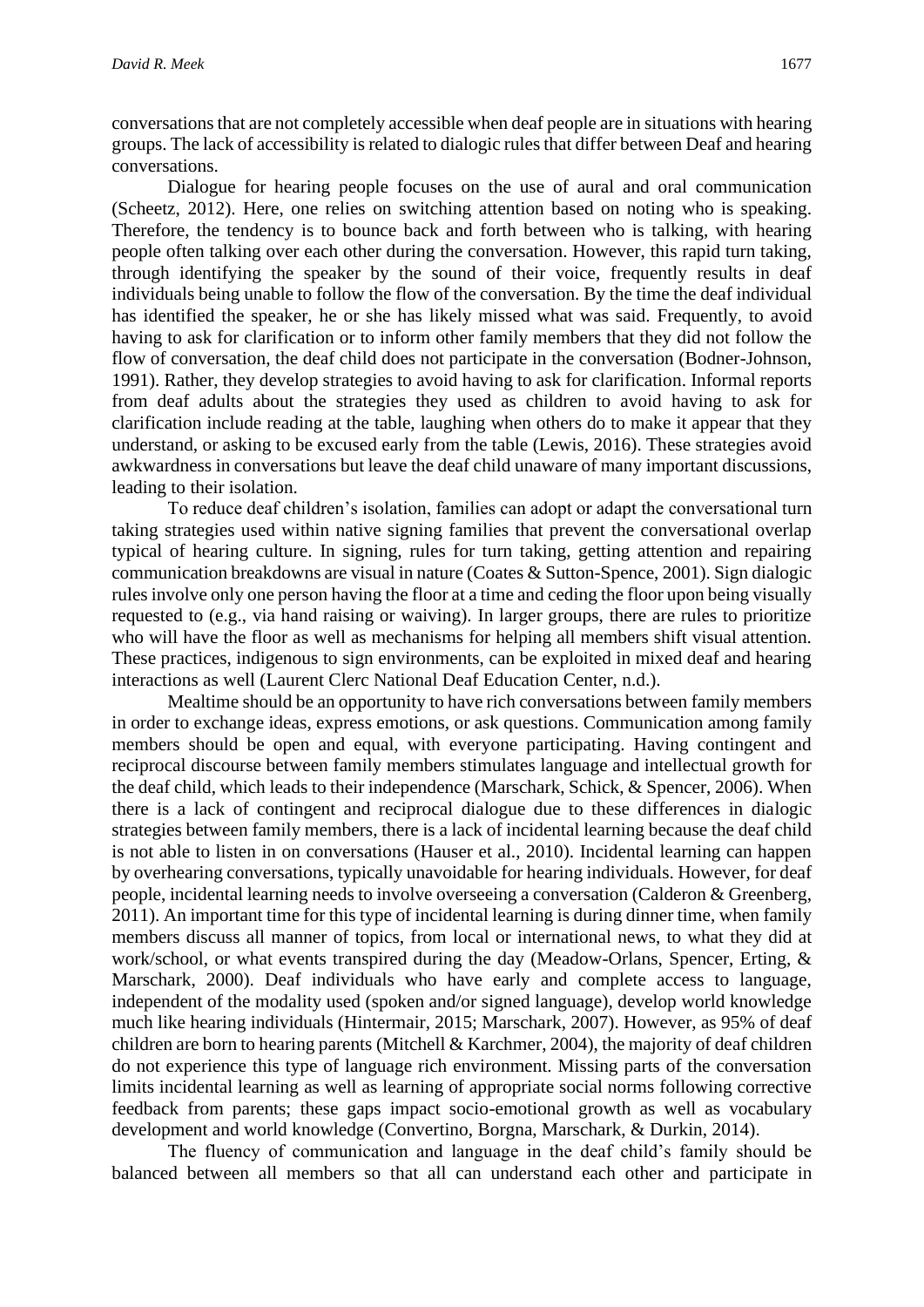contingent and reciprocal dialogues (Hirsh-Pasek & Golinkoff, 2015; Quigley & Kretschmer, 1982). Following and expanding on the deaf child's interests and comments will build their language skills and provide them world knowledge (Hauser et al., 2010). Deaf children are empowered as communicators when they are socialized as conversational participants with others (McKee, Johnson, & Marbury, 1991) and, therefore, can acquire more general knowledge from these interactions. However, recall that the rules for communication within deaf and hearing cultures are different, leading to conflicts in mixed hearing and deaf groups (Laurent Clerc National Deaf Education Center, n.d.). This study fills in the gap in understanding that deaf individuals do experience this phenomenon and speculates how missing out on conversations affects the lives of deaf individuals.

The present study utilized a qualitative method of inquiry to uncover the livedexperiences of the "dinner table syndrome" as it is experienced by deaf individuals born to hearing families. The purpose was to explore the retrospective experiences of deaf individuals during family dinner conversations. This study specifically focused on deaf people's feelings, opinions, and attitudes during family events. This study sought to uncover how deaf signers follow dinner conversations when they are the lone deaf participant in a hearing family.

I selected phenomenology for this qualitative research because the primary goal was to reveal the full meaning of the participants' experiences as shared in their own words (Marshall & Rossman, 1999). Hermeneutic phenomenology as described by van Manen (1990, 2016) is oriented toward the lived experience of individuals and interpreting the documentation or content of life. Phenomenological research begins with wonder at what gives itself and how something gives itself. It can only be pursued while surrendering to a state of wonder. A phenomenological question explores what is given in moments of prereflective-prepredicative experiences as we live through them. Phenomenology aims to grasp the exclusively singular aspects (identity/essence/otherness) of a phenomenon or event. In this study, the author brought to light and reflected on the lived meaning of the basic retrospective experiences of deaf individuals during family conversational events.

#### **Author's Personal Experience**

I have often missed out on conversations in events with my family members. Though I only recently learned the term "dinner table syndrome," I have known the phenomenon all my life. I was intrigued by the definition and wanted to know more about it. It was not until then that I started analyzing the meaning and how it pertained to me. I had the same experience of missing information during conversations—trying to fill in the gaps so that it would make sense to me.

When I think of my family getting together for events, I often think of our gatherings during the holidays. We followed the dialogical rules in hearing conversations, everyone pretty much spoke when they had something to say, which meant that conversations between my family members often overlapped. It was often difficult for me to understand what was being said. I would often say, "What?" as I would miss what one person said because I was focusing on another person who was speaking at that moment. I did not have any technological devices (such as cellphones, portable gaming systems, laptops) that would have aided communication when I was younger. Even if those were available, I would not have been permitted to bring them to the table. We were expected to sit and eat properly and have conversations about our daily lives or what was happening in the world.

Before I started teaching at a school for the Deaf, I taught life skills in a public school classroom. This job required me to communicate using spoken language with my students as well as with my assistants. My supervisor's evaluation of me was not positive, however, and this experience of being negatively evaluated inspired me to look for a job within a more fitting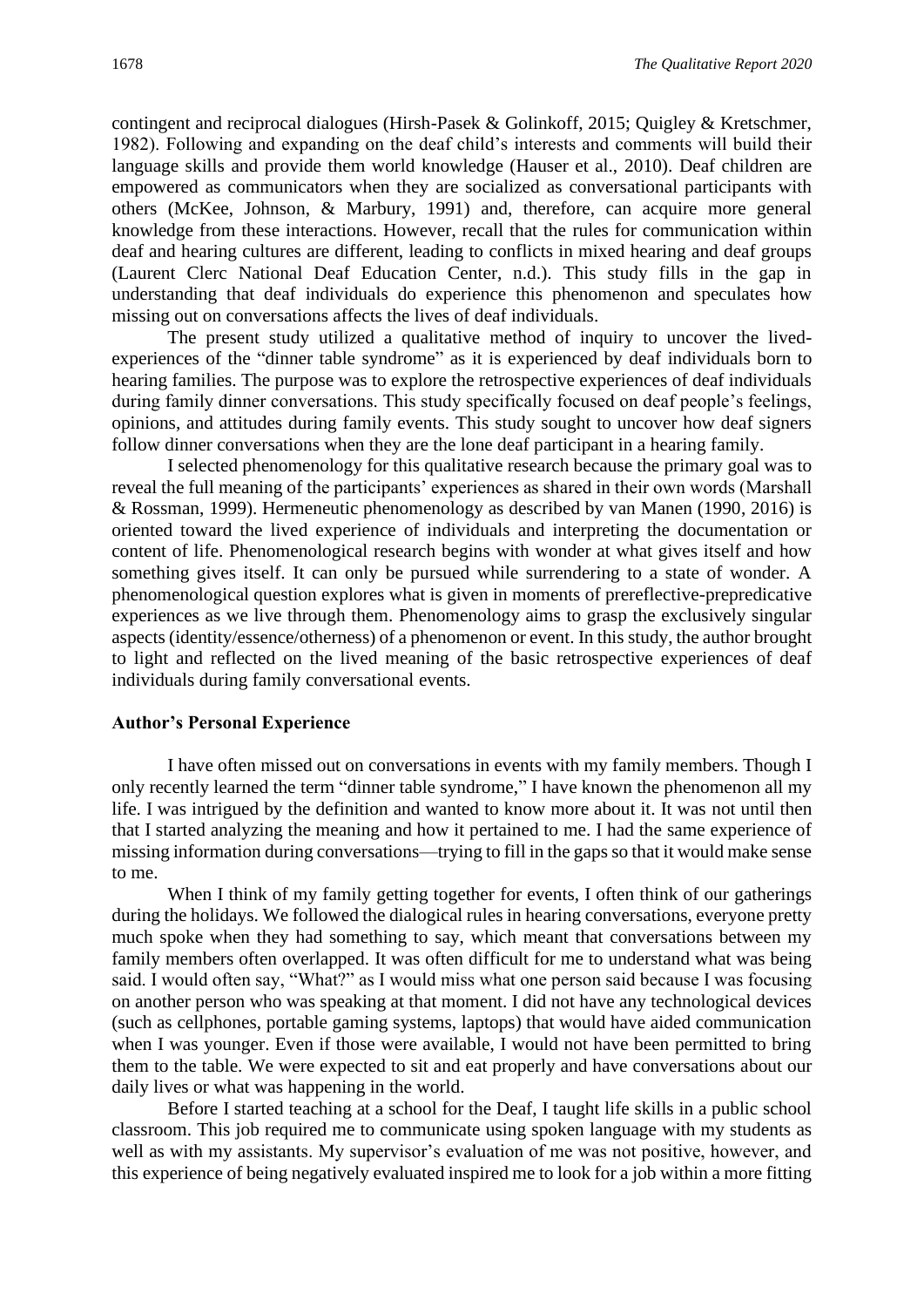ecology. Shortly thereafter, I decided to apply for a teaching position at a school for the Deaf. My position at this school not only provided me positive self-esteem as a teacher, but I also found my Deaf identity. Being immersed in an environment where ASL was the primary mode of communication, I began to develop my Deaf identity.

Of course, finding my Deaf identity was not always easy. It was more difficult to find this identity having grown up mainstreamed all my life. However, I was welcomed into the Deaf world by those I met and worked with at the school for the Deaf. I had a sense of belonging that came from interacting with other deaf people. I found a matching ecology and learned that occupying a Deaf space was easier than passing for hearing (Harmon, 2013). This experience and the encouragement of the school's principal inspired me to pursue a doctoral degree in Deaf Studies and Deaf Education at Lamar University. Here I continue to learn more about being Deaf and to further embrace my Deaf identity.

I was mainstreamed in public school all my life. Sometimes, I continue to live my life as an oral deaf person who passes as hearing in the hearing world. Like many other deaf and hard of hearing individuals, I have had my share of struggles with missing out on conversations. My parents did not have prior experience with deafness, and they learned about it through the medical model of disability. My parents, like most parents of deaf and hard of hearing children, felt concerned and wanted what was best for me.

While my story is obviously uniquely mine, it is by no means uncommon. Most deaf people recount having experienced "dinner table syndrome" at some point. I know that my family and others like it do not intentionally exclude their deaf members from conversations. My intention, nonetheless, is to draw attention to the exclusion and isolation that often occur, no matter how inadvertent.

#### **Method**

#### **Participants**

The Institutional Review Board of Lamar University approved all procedures. Convenience sampling was used to recruit all participants. Of the six participants in this study, three graduated from a K-12 school for the Deaf in the southwest of the United States. The other three graduated from a K-12 mainstream program within the same location. The K-12 mainstreamed participants were recruited in three ways—by tapping the author's deaf community network, by posting a notice on a social media resource page for deaf individuals, and by asking participants directly. Participants from the school for the Deaf were first recruited with the assistance of former teachers and friends, and then via snowball recruiting wherein the original Deaf school participants recommend others.

Six self-identified Deaf participants were involved in this phenomenological study. There were four females and two males; two were Latinx, two were African American, and two were Caucasian. The ages of the participants ranged from 18 to 30. Three of the participants attended a school for the Deaf, and the other three attended a mainstream program. All six of the participants communicated primarily in ASL. All of the participants had hearing caretakers. There is a range of modalities that is used in the home setting: two participants used spoken English; three used sign and speech simultaneously; and one used idiosyncratic home signs with their family members. Two participants used a cochlear implant; one used hearing aids; and the other three participants did not use hearing devices. To assure the confidentiality of the participants, they were given pseudonyms (see Table 1): Oliver, Peyton, Luke, Carmen, Ria and Shelby.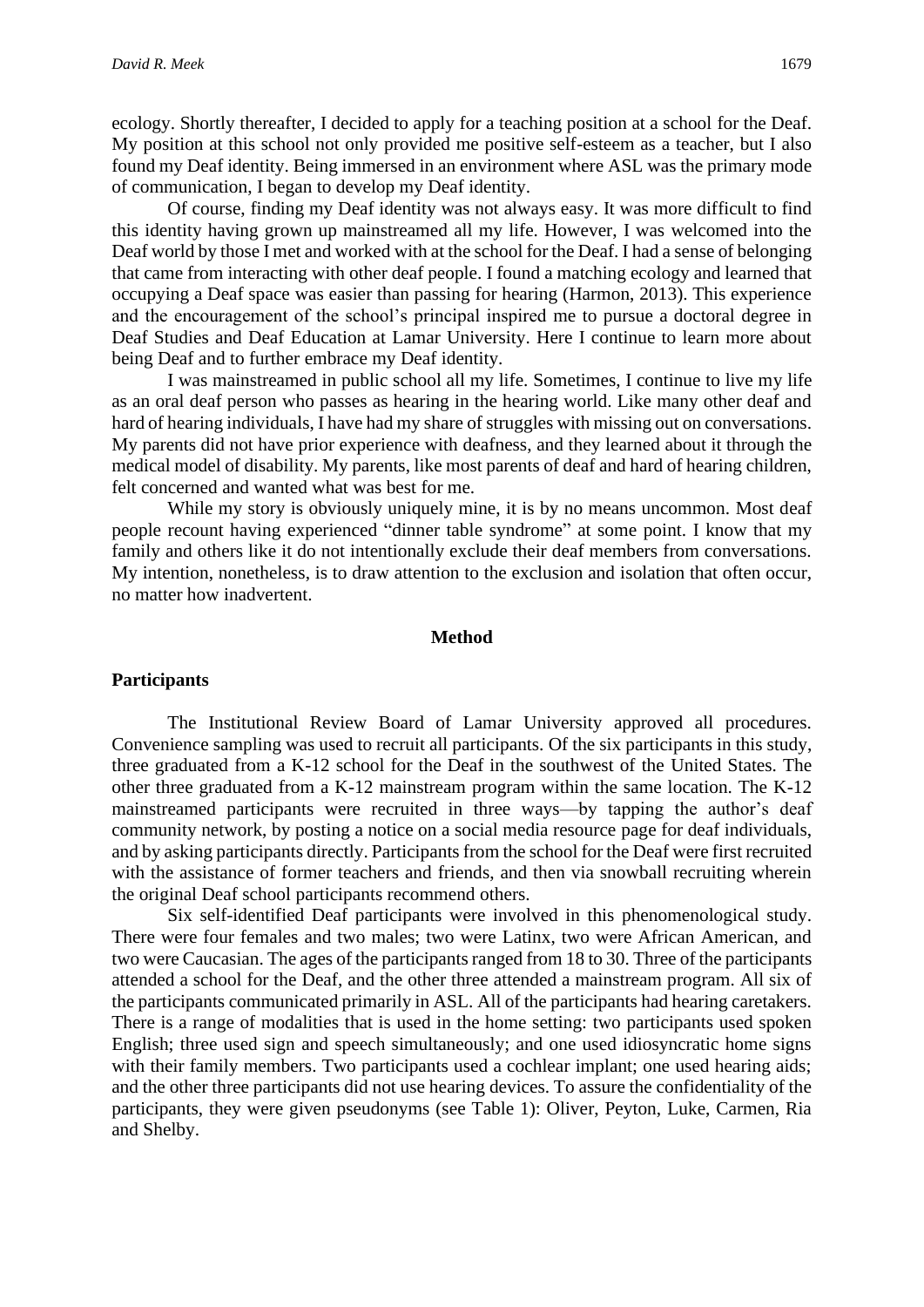Deaf

| Pseudonym | <b>Age Range</b> | <b>Gender</b> | Self-                 | <b>Ethnicity</b> | <b>School</b>  |
|-----------|------------------|---------------|-----------------------|------------------|----------------|
|           |                  |               | <b>Identification</b> |                  |                |
| Oliver    | $24 - 26$        | Male          | Deaf                  | African          | Mainstreamed   |
|           |                  |               |                       | American         |                |
| Peyton    | $21 - 23$        | Female        | Deaf                  | African          | Mainstreamed   |
|           |                  |               |                       | American         |                |
| Luke      | $24 - 26$        | Male          | Deaf                  | Caucasian        | Mainstreamed   |
|           |                  |               |                       |                  |                |
| Carmen    | 18-20            | Female        | Deaf                  | Latinx           | School for the |
|           |                  |               |                       |                  | Deaf           |
| Ria       | $21 - 23$        | Female        | Deaf                  | Latinx           | School for the |
|           |                  |               |                       |                  | Deaf           |

Shelby 27-30 Female Deaf Caucasian School for the

**Table 1.** Participant Characteristics

#### **Materials and Procedures**

Participants qualified for this study if they were prelingually deaf or hard of hearing, between the ages of 18 and 30, used ASL as their primary language, and had hearing family members. All participants completed the demographic communication survey including questions about hearing status, gender, age, level of education, and communication modality for participants and their family members. Participants were mailed a consent form to sign and return. They were then scheduled to meet one-on-one with the author, who is Deaf and a fluent ASL signer. Videoconferencing software, familiar to deaf individuals, most of whom use it on a daily basis, was used. Based on the participants' stories, I wrote a description of the essence of the phenomenon, noting themes. Then, after the initial 1-hour individual interview, a subsample of four participants was invited back for a 1-hour focus group. At this point, saturation was reached as no new themes were identified in the focus group; rather, interview themes were repeated. Participants were paid a \$5 Amazon gift card for the one-on-one interview and another \$5 Amazon gift card for the focus group.

At the beginning of each individual interview, participants were reminded about their rights and their consent was confirmed. The interviews took place via video conference through these platforms: appear.in, videophone software or Facebook messenger in both one-on-one interviews and the focus group. The author used semi-structured interview questions (see Table 2). Participants were informed that there were no right or wrong answers, that they should feel comfortable with their answers and they could stop the interview at any time. Interviews were recorded using QuickTime Player for data collection. Once participants understood and agreed with the setting and protocol, the interviewer made sure that they could see each other comfortably online. Near the end of each one-on-one interview, participants were invited to ask lingering questions or express remaining concerns. No participant did.

**Table 2.** Semi-structured Interview Questions

- 1. Do you have any other deaf/hard of hearing relatives (excluding relatives' loss of hearing due to old age)?
- 2. Do any of your relatives use sign language?
- 3. How often do your family members get together?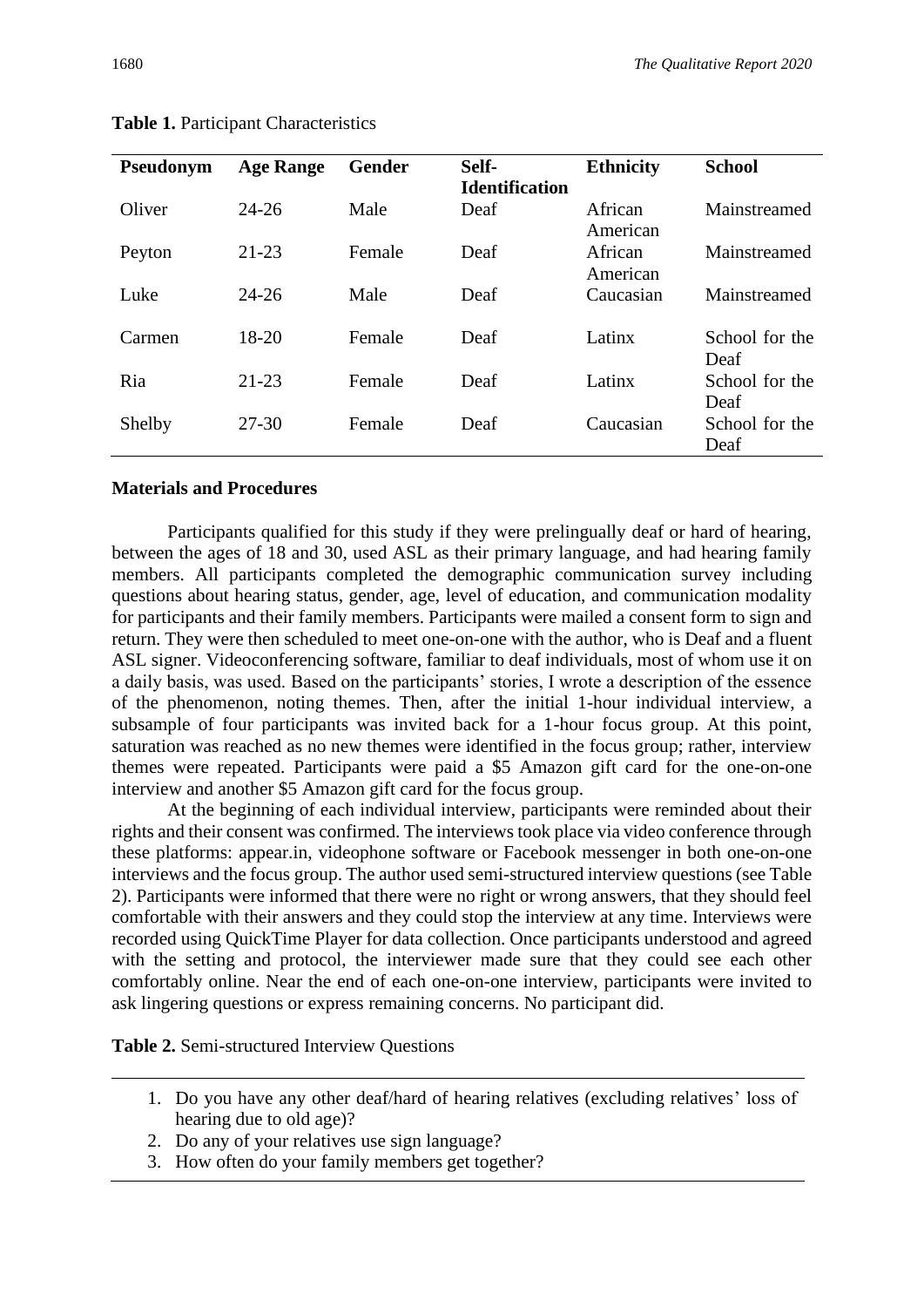- 4. What were the rules during the event with your family?
	- A. Were you allowed to converse at the dinner table?
	- B. Were you allowed to bring books or have any technical devices at the table?
- 5. What was your most memorable event with your family?
	- A. How did you communicate with your family members?
	- B. Describe your feelings and thoughts about how you communicated with family members.
- 6. If you missed out on the conversations, what do you do?
	- A. Did you have a moderator who would assist with any missed conversations? Explain.
- 7. If you could chat with hearing parents that have a deaf child, what would you tell them? What advice would you give?
	- A. What advice would you give to hearing parents NOT to do?
	- B. If you were to teach parents with a new deaf baby, what would you suggest for communication to be successful?

After the one-on-one interviews were completed, four out of the six participants gathered for a focus group using ASL. Because of the emergent and open-ended nature of focus groups, the purpose of this study was to provide opportunities for fluid discussions during the focus group and thick descriptions of personal experiences and interpretations (Charmaz & Belgrave, 2012). During the focus group, three of the participants were in the room with the author and one joined by video conferencing. The video conferencing software recorded the conversations using ASL, without sound. After the focus group was concluded, the author did a fifteen minute follow up interview of the participants to see if they had additional information they wanted to share. If the participant had felt nervous or was not ready to share or comment during the oneon-one interview or during the focus group, this follow-up gave them the opportunity to express their thoughts, feelings and feedback or to offer clarity or insight about the interpretation of data. The follow up interview also allowed me, as the researcher, to validate the responses given by the participants.

During the consent process, participants were informed in ASL, that their videorecording would be kept safely on a USB drive and locked in a storage space. The information on the USB was destroyed immediately after the study was completed. The interview and focus group video-recordings were translated from ASL to written English by the author. To ensure reliability of the interview translations from ASL to English, member checking was utilized where copies of each of the translations were provided to the six participants to check for reliability and to ensure accurate understanding and portrayal of the participants' stories. The findings of this research were shared with the participants.

#### **Results**

Findings are presented through thick, rich description to which my interpretations add meaning and context. First, the essence of the interviews will be discussed followed by the details that went into making up that essence. The overall essence was labeled Loved, yet Disconnected. This overarching view was then followed up with each participant's experiences with their families and the thoughts and feelings those experiences engendered. Four broad themes were identified through comparing and contrasting the transcripts from the interviews and the focus group. These themes included Missing out on Communication and Language with Hearing Family Members, Access to Current News and Events, Conversational Belonging and Sense of Exclusion within the Family, and the Realization of "Missing Out" (missing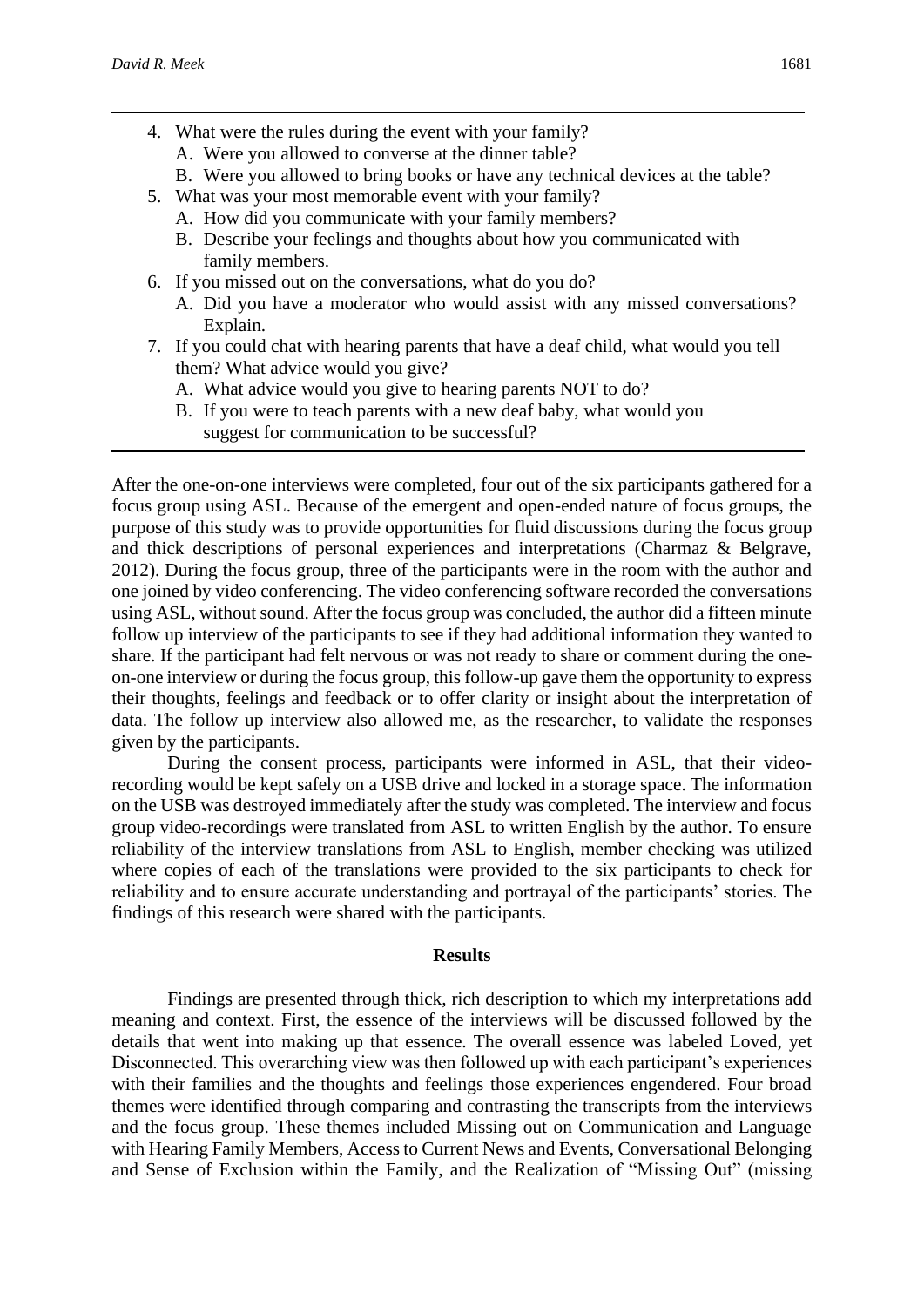information) on Conversations. Each of these themes is discussed after the discussion of the essence.

**The Essence—Loved, yet Disconnected.** Participants expressed an understanding that their families tried to include them in conversations and family events. However, several of the participants discussed feeling disconnected from their family, or not feeling a sense of belonging at home. If they spent time around non-fluent or non-signing people, the communication was either stifled or limited. They would try not to put themselves into situations where they would have to socialize with non-signers or allow others to pressure them into socializing with those who were unable to communicate effectively with ASL. Some of their parents signed, but most of their signing was basic and unable to support deep discussions. One mother was an interpreter, but for whatever reason, choose not to sign at home. This state of affairs led the participants to feel that they were undervalued when they were in communicative interactions that were partly or totally inaccessible. They found that socializing with other people who are signers enhanced the quality of their lives and gave them a stronger sense of belonging.

This sense of disconnection was discovered earlier by those who attended residential schools for the deaf. Looking back, these participants noticed that they had to shift their language modes from school to home. The bus ride home was a struggle, leading to a desire to stay in a fully accessible environment where they could understand everything. This bus ride was taking them from a place where they had full language access and communication with their teachers and peers to their homes, where they would have to simplify their language for non-fluent or non-signers to understand. At their homes, they tended to struggle to be understood or to understand what was going on in conversations around them. They expressed anger at and misery about the situation, which they felt was out of their control. Home was frequently a place where they were bored and anxious to leave to return to their new "home," which included accessible communication.

Deaf participants who attended mainstreamed programs arrived at this feeling of being valued and loved, yet disconnected more than the residential school participants. These participants explained that they felt that they were consistently out of step socially; they frequently did not understand jokes and often lagged in understanding what was happening within their environments. They noted that when conversations moved on, it left them with a limited or complete lack of understanding of what was happening social conversations.

The three participants from the mainstream program had never experienced being immersed in a deaf environment until they attended the homecoming football game at the state school for the deaf. They were in awe of ASL being everywhere. Currently, they "hang out" in the department that includes deaf faculty and a signing environment. This area is a sanctuary in a hearing university, where they feel most comfortable and able to have full inclusion by using a language that is visually accessible. They reported that this department was a place where they were included and in tune with everyone, as they shared a language, a common culture, and self-identify as a group.

Most deaf people greatly enjoy being in the company of other deaf people and actively seek ways to connect. The three participants who were mainstreamed now have a safe haven to go to if they feel the need to escape from the hearing world. This scenario is similar to their upbringing in public schools. Most of the mainstreamed participants had an opportunity to reconvene in a classroom full of deaf and hard of hearing students at the end of the school day. Sometimes, the rule of saying goodbye went out the window. This behavior may seem unusual in hearing culture; however, Deaf culture highly values being interconnected with all of its members (Padden & Humphries, 1988). Next is a discussion of the five themes that supported the development of the essence just discussed.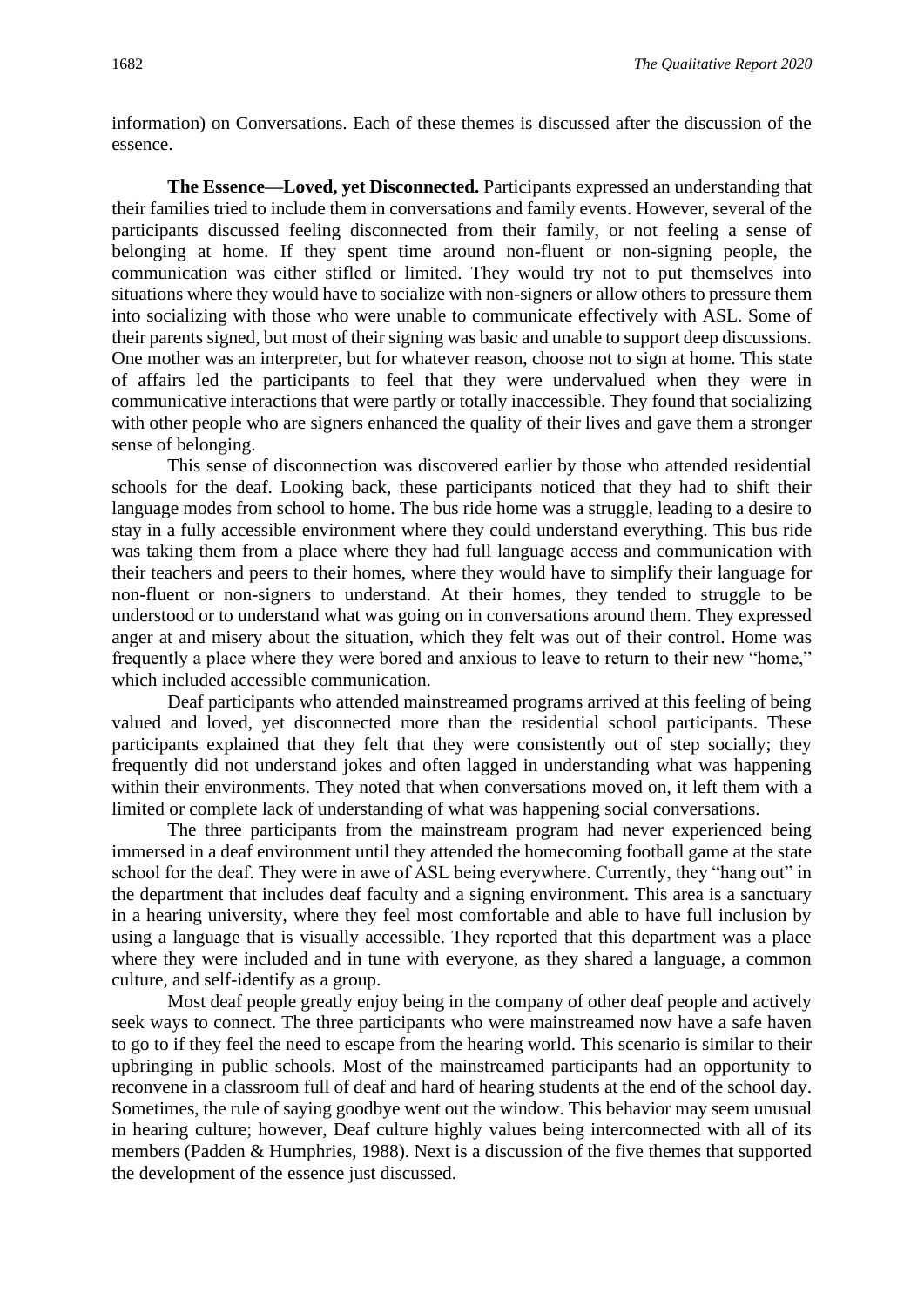**Missing out on Communication and Language with Hearing Family Members.** Participants discussed communication within their family. A mixture of language modes was used in the home, including spoken language, gestures, idiosyncratic home signs, and ASL. Each participant identified the communication mode used in their homes as well as whether and when their hearing families started learning to communicate using either ASL or a sign communication system. For those who attended mainstream schools, families relied on sign supported speech or spoken language when communicating with their deaf child. While Oliver and Peyton spoke English with their families, Luke's family used sign and speech simultaneously. For those participants who attended schools for the deaf, a spectrum of language modes was used. Modalities ranged from ASL (Carmen) to home signs (Shelby). Interestingly, because Ria's family had an early intervention professional who taught her family ASL, her mother became an interpreter but did not communicate through sign with Ria at home; rather she used spoken language. Ria explained this situation in the following way:

My mom learned (ASL) along with me. My family really had no choice but to learn to communicate with me. (Ria)

For some family gatherings, participants had mixed feelings as deaf adults. While they loved their family and loved seeing them, sometimes they quickly wanted to leave family get togethers because the events were socially awkward in terms of communication with their hearing families. Ria again commented:

I couldn't really understand some of the social cues; because I really couldn't understand the conversation. (Ria)

Although Ria had difficulty understanding some of the social cues (i.e., laughing at certain jokes or sarcasm), she was able to learn them outside her family conversations. However, she reported usually missing about three-fourths of the discussions that were going on at the table:

I watched TV while we were eating because I had difficulties following the conversations. (Ria)

Being the only deaf person in the entire family can be difficult when it comes to communication, especially at the dinner table. Family members tend to bounce back and forth between who is talking. They talk over each other resulting in the participants feeling lost. Most of their time is spent trying to figure out what is going on if they do not have a common language with their family. Some participants felt that if they could not really understand the conversation, they would not be as interested and not participate in the conversation at all. Carmen, Ria, Shelby, and Luke stated that when it was time to eat, they were usually the first to finish and leave the table. A comment from Carmen included:

I eat fast and leave as soon as I can. I probably eat the fastest in my family. (Carmen)

Even though Carmen's family all signed to her, her family would exclude her when they used their voices at the table, stating:

Dinner conversations aren't always the greatest. I usually ask what is going on. I know that they don't always feel like interpreting for me. (Carmen)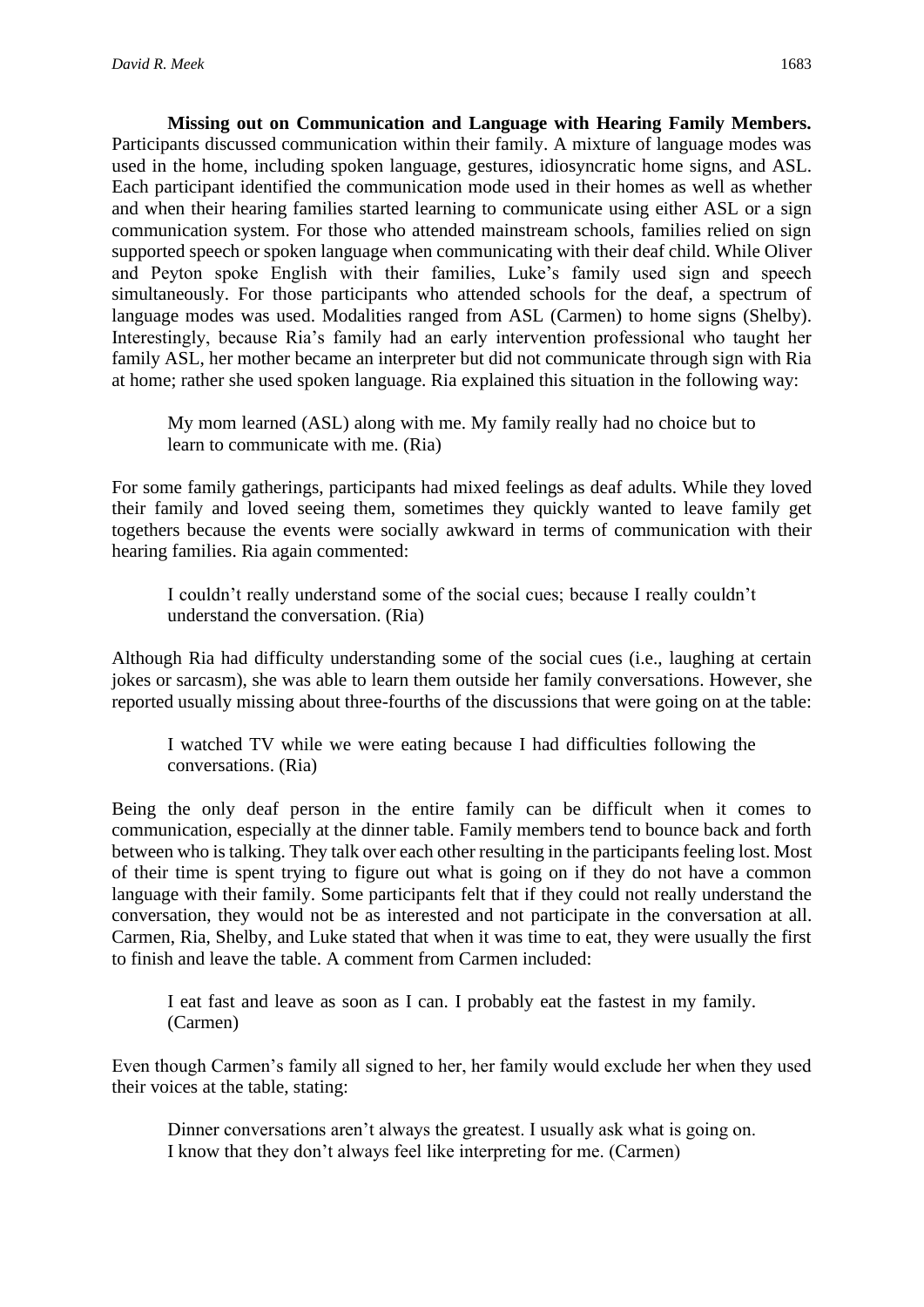Luke was unable to escape from the dinner table because his family ate out at restaurants most of the time. He used a different form of escape, that of technology:

If I didn't have my phone, I couldn't leave the table and escape. I ended up being stuck at the table watching everyone's conversations. (Luke)

The participants clearly expressed the use of different modes of communication at home. Some participants expressed a lack of understanding about social cues. Pragmatic language skills are the most abstract and complex components of spoken language. A young deaf adolescent may have difficulty even if they have age appropriate vocabulary and syntax skills. They may not yet have learned how to use these skills in a socially appropriate manner. Ria mentioned that she picked up social cues, especially sarcasm, from the Disney Channel, which she watched with captioning. In such ways, participants became aware of "social gaffes" and learned acceptable pragmatic behaviors.

To a person, participants reported that they would sit, smile, and nod like they understood everything that was being said, when in fact, they felt that they missed out on half of the conversation. For the participants who wanted to "escape," they simply "tuned out" to avoid having to admit that they were lost in the conversation. Interestingly, it is important to note that now as adults they have changed their language preference, and all feel more comfortable in a signing environment. This level of comfort was expressed in an anecdote by two participants. They stated that they felt more "at home" in the ASL/Deaf Education department at their college rather than with their non-signing college peers. One sees the impact of communication in establishing a level of comfort within discourse that unfortunately can separate deaf people from hearing individuals.

**Access to Current News and Events.** One of the reasons why the author focused on participants between the ages of 18 and 30 concerns today's technology. Studies show that people ages 18 to 30 years old use cell phones more than any other age groups (Smith, 2015). Therefore, the experiences of the younger generation differ due to the available technology that allows them to escape. Most deaf participants brought their phones to the dinner table. This technology provided access to information as well as an escape from conversations that were not accessible. In contrast, hearing individuals have an advantage and can access world knowledge from direct conversations in their home environment, which provides more context for later learning. Most of the deaf participants were not able to catch all of what was happening in the world, limiting their world knowledge. To compensate, they would use their phones to catch up on today's world events. Carmen's family did not allow any technology at the table due to wanting a family connection while eating. Given that her family limited technology, she used alternative strategies, stating:

As soon as I was finished eating. I would leave the table and then play on my phone. I think that is where I got some of my world news from. (Carmen)

Peyton, Oliver, Luke and Shelby's family did not mind having the phone at the table. Most said that they noticed that the rest of the family did not have their phone at the table. The participants assumed that they were allowed simply because they are deaf. Physically, the participants were at the dinner table with their families. However, their families did not engage them in conversation. Technology allowed more access to the world, but it also permitted the participants to escape an uncomfortable situation.

Most of the participants get their news from Facebook, daily news and Daily Moth (a Deaf Facebook vlog based on Deaf culture, hosted by Alex Abenchuchan, who delivers the top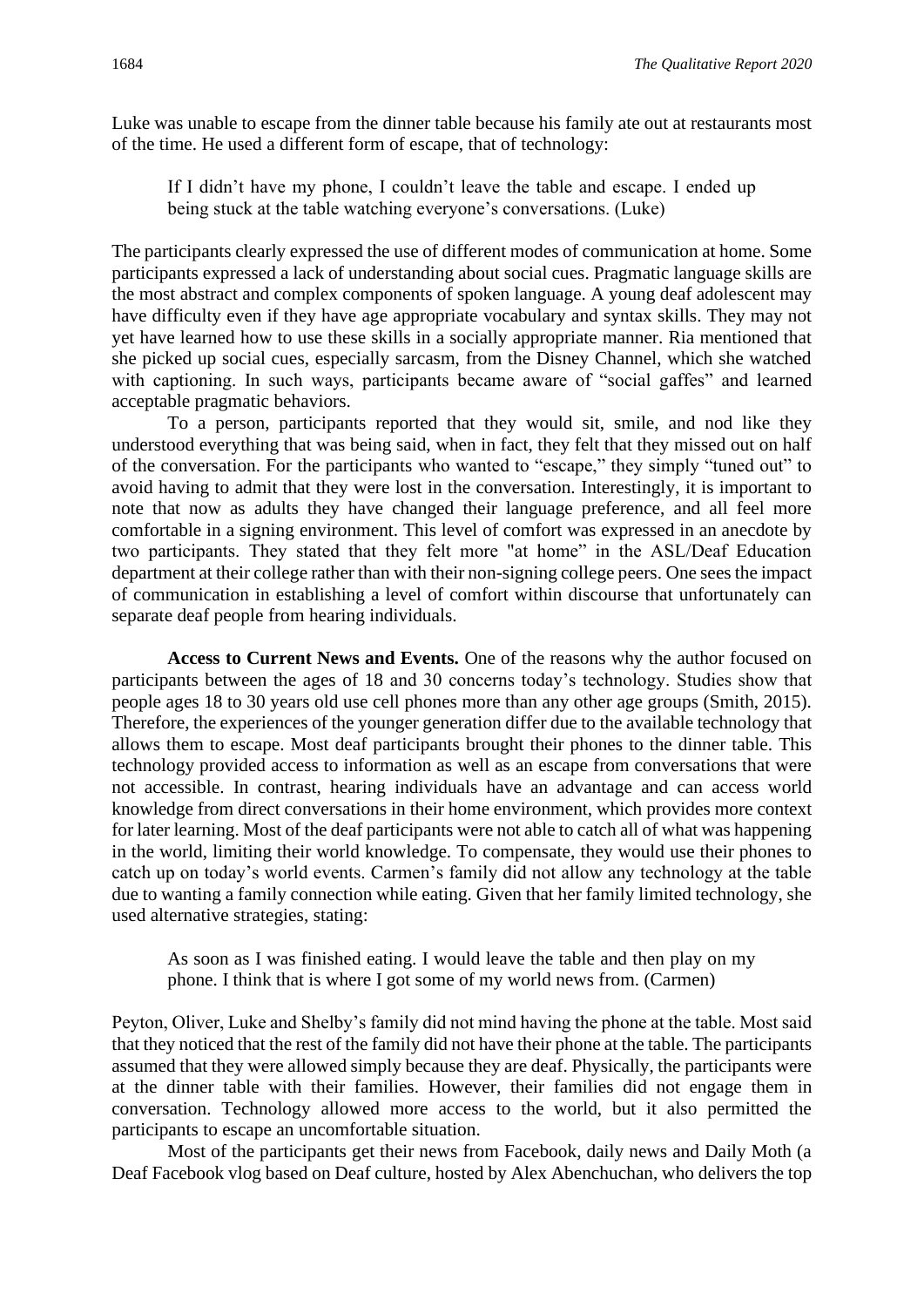news, Deaf news, and Deaf humor in ASL). Some of the participants stated that they sometimes watched the news on television. However, one downside to watching the news on television is that live captions tend to lag, be out of sync or be garbled. Wherever they are getting their world knowledge could be hit or miss, as noted by Peyton:

The captions being delayed is the reason why I do not like watching the news. (Peyton)

However, on Facebook and other social media outlets, they could control the flow of information and gain incidental and world knowledge.

Multiple participants reported using seating as a strategy to optimize visual access to their family. Several of the participants stated that they would try to find a seat where they could see everyone when they were talking. When they did not understand something that was said, they would ask, most of the time getting the short version. The participants really wanted to be involved but knew that they were not totally involved in the dinner table conversation. Some family members would check on them from time to time to see if they were following conversation. Over the years, they would let the subject of the conversation go. If the participants still wanted to know more information, they would wait until everyone had left and ask a parent, as noted by Peyton:

When my mom and dad are discussing the news, I feel left out. My mom sometimes would later tell me one-on-one about what's going on. (Peyton)

Shelby, however, did not learn anything about politics until she went to the school for the deaf.

My parents really never sat down and discussed politics with me or how it worked. I never really understood until I went to the deaf school. (Shelby)

Given that ASL is a visual language, Shelby had the opportunity to understand politics in an environment that was comfortable and where she was able to communicate freely and fully. Participants noted that they obtained basic world knowledge from more visual sources given their limited comprehension of auditory information.

The ability to listen to the television is something that most hearing people take for granted. Hearing people may obtain information from radio and television at the local, state, national and international levels, or overhear information shared by bystanders or passersby. For deaf individuals, there are not as many news outlets that are easily accessible. As stated by the participants, the captioning of live news can be distracting and overwhelming. They preferred visual media newscasts to get trending news stories and deaf topics with a twist of humor and Deaf culture. Conversations in ASL can increase deaf individuals' access to everyday knowledge and can create incidental learning opportunities. Accessible language is important for the development of academic or world knowledge, both of which are often limited among deaf adults.

**Conversational Belonging and Sense of Exclusion within the Family.** All of the participants noted that they frequently or always felt left out of the conversations with their families at the dinner table. Even when they tried to follow along, they invariably missed something. Then, confusion set in and they were lost, making them feel isolated and left out. Since they deeply want to be a part of the family interaction, they frequently reported tapping mom, dad, or sibling on the shoulder and asking, "What is everyone laughing about?" However, the second time around, the information is not as detailed as it was the first time.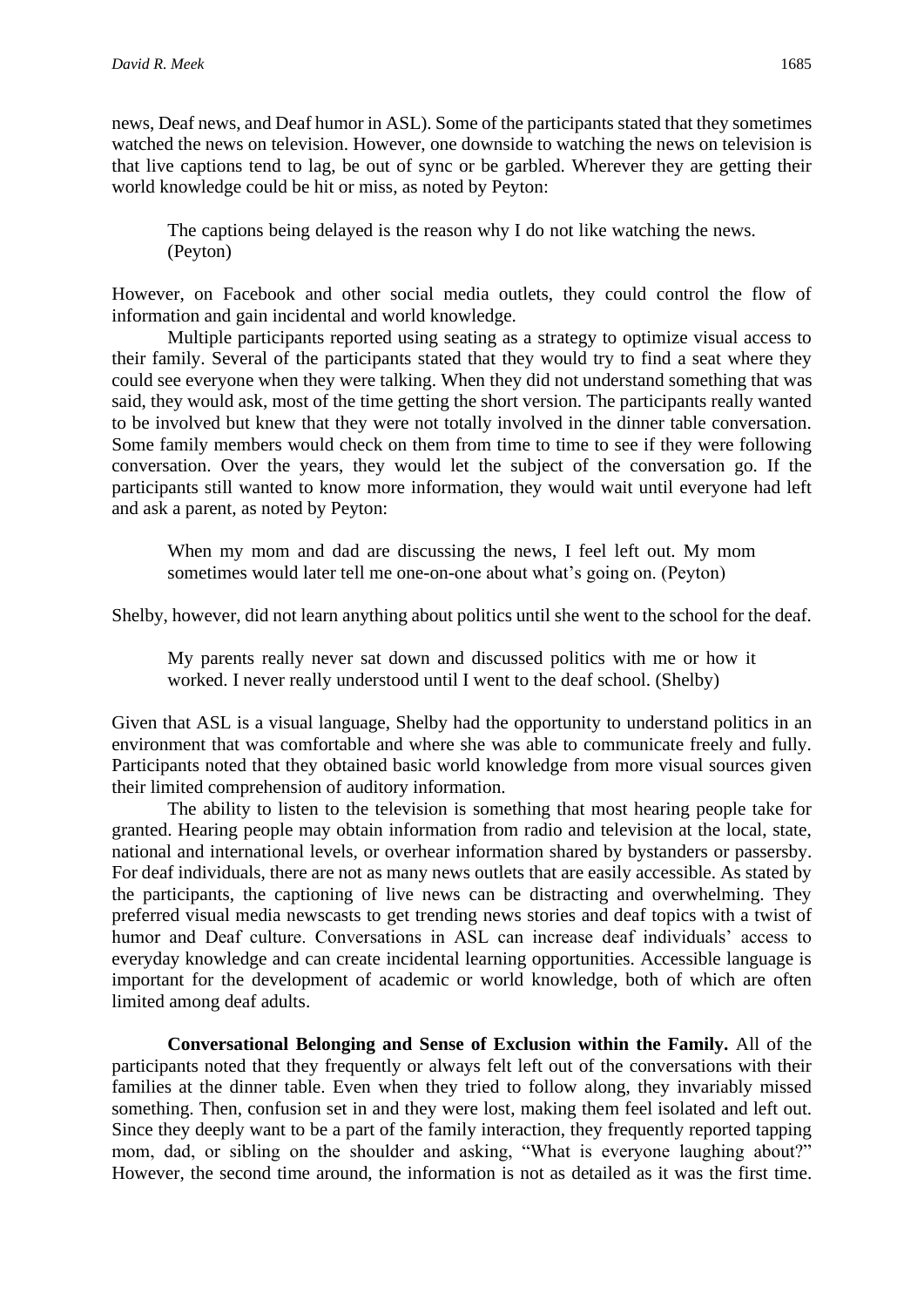Many times, the mother, father, or sibling filtered details when they repeated a joke or story. Often the participants are told, "Oh, it's no big deal," or, "Never mind," or, "I will tell you later." Ria described her experience:

I see them laughing and then I ask what was funny. Then, my mom would tell me to stop interrupting and let them finish what they were saying. (Ria)

The discussions between the participants and the family members would also be shorter. The participants knew that they were not expanding on their conversations when questions were asked by their hearing family members. For example, Oliver has stated:

My family may ask me what I'm doing in my life, but I don't really get into discussions with them. I give them short answers and then move on to the next person. It's hard for me to understand and I know the communication isn't working well. (Oliver)

Peyton and Shelby shared that their parents tend to work harder to pull them into conversations around the holidays, especially at Christmas. Peyton's family was more involved with conversations. She stated:

I remember my mom tried her best to sign, more than usual. My family also talked a little slower so that I could understand. (Peyton)

Shelby had hands-on activities which kept the whole family in sync with their conversations. She added:

We would all get together and cook and open up gifts. We would all do things together. (Shelby)

Even though some families worked hard to include their deaf child, the conversations were never as rich or detailed.

While Peyton and Shelby shared their positive holiday experience, Ria shared a story of a negative holiday experience. Ria comes from a Mexican heritage, and in that culture, family cohesiveness is a strong cultural value. She explained that she felt conflicted between two cultures—Mexican and Deaf. As she began telling her experience, her face started to turn red. She stated that she has never felt more unvalued in her family as she did on this Christmas Day. Ria shared:

My family wanted to play a game called Mad Gab (which aren't real words, but it makes it sound like the actual word). I told my mom that I would not be able to participate. She suggested that I should go watch TV. I was livid. I would look over and see my family all enjoying the game, laughing and really getting into the game. I so wanted to be a part of that. I felt so alone. It's funny because in the Mexican culture, families do things together. This, to me, was a conflict between two cultures. (Ria)

Ria experienced not only the repercussions of having two different holiday celebrations because of parental divorce but was also torn between the two cultures in their households. While her mother knows ASL, Ria felt that she did not understand Deaf culture even though she is an interpreter. In contrast, Ria's father's Mexican culture values the togetherness,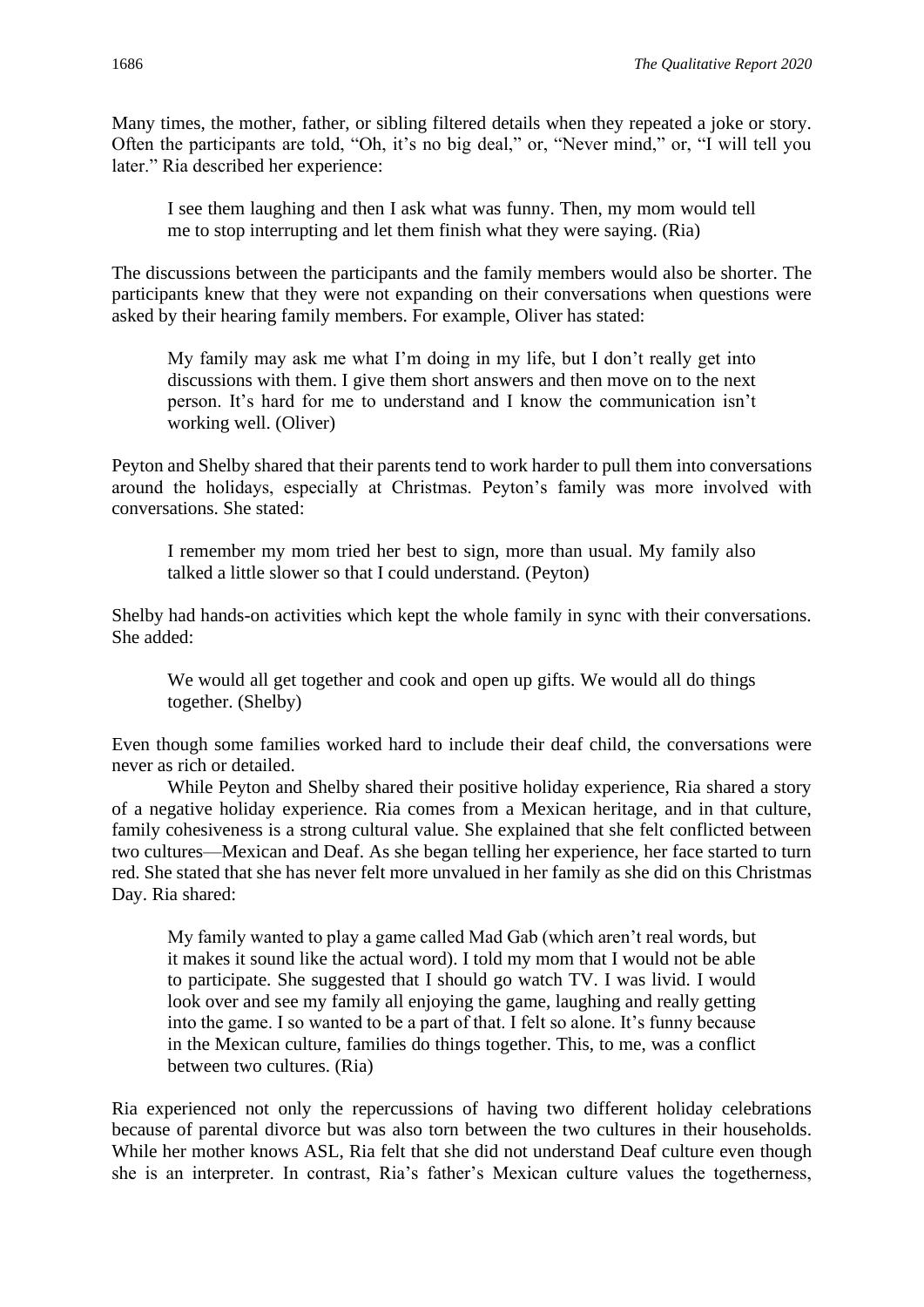inclusion and unity among family. Therefore, he found techniques and strategies to integrate his deaf daughter into their many celebrations. In this way, her non-signing parent created a feeling of community and a place for Ria to be included in his family. Importantly, togetherness is a quality that is also valued within Deaf culture. Ria also added:

On my dad's side, it's very different. I'm very much involved. It's a stronger Mexican culture so it's more inclusive. My mom's side is more of a Mexican-American culture. My dad would listen and then break down the conversation or jokes and tells me. I feel that with the Mexican culture on my dad's side, it's more inclusive. It feels that my mom knows the ASL language but does not know the Deaf culture even though she is an interpreter herself. My mom still doesn't understand the scrunchy face when I ask WHAT-YOU-SAY? She thinks I'm mad! My dad knows what it means. (Ria)

Here, Ria is noticing the lack of incidental learning when she is with her mother and stepfather. In contrast, she is exposed to many cultural traditions from her Mexican heritage when she is at her father's home, thereby gaining knowledge about who she is and where she is from. These experiences increase her episodic knowledge through her father's determination that his daughter will be included, and, in this way, she gains incidental knowledge about her background.

The average hearing person does not understand how "dinner table syndrome" affects deaf individuals. People who can hear do not intentionally exclude their deaf family members from conversations. Many times, a hearing person understands everything that is going on. They are not experiencing what is missed and, therefore, do not appreciate the impact. Luke shared his experience of when he first brought his hearing girlfriend home for dinner to meet his parents for the first time, stating:

While at the dinner table, I was used to looking at my food and eat quietly. After dinner, my girlfriend asked me privately if that is how our normal dinners are. I responded yes and that I was used to that. My girlfriend thought that was awful and it made her sad that my parents didn't talk to me and acted as if I was not there and didn't include me in their conversations. (Luke)

Luke's girlfriend noticed that his response to the dinner table behavior was not what one would think would be "normal." In this scenario, his avoidant behavior was the norm at the dinner table. He also added:

If I could have changed it, I would go back to when I was young and really try to get that exposure and try to get my family to talk to me. Teach me signs when I was young or to teach them more, so I can have that conversation with them. Even though, I don't require my family to sign to me. But it would be nice to have a conversation. It's just so ingrained now into our routine. (Luke)

Some of the participants have an easy time understanding their place in the Deaf community. It seems that participants who attended a school for the deaf understood this sense of "home" earlier than those who were mainstreamed. This comprehension was noted when they discussed how they felt about going home on the weekend, which now was not home. Unlike the participants who went to the school for the deaf, mainstreamed participants found it difficult to feel a sense of belonging as they attempted to function within a hearing world. At the dinner table, they felt isolated as they frequently misunderstood their hearing siblings and parents.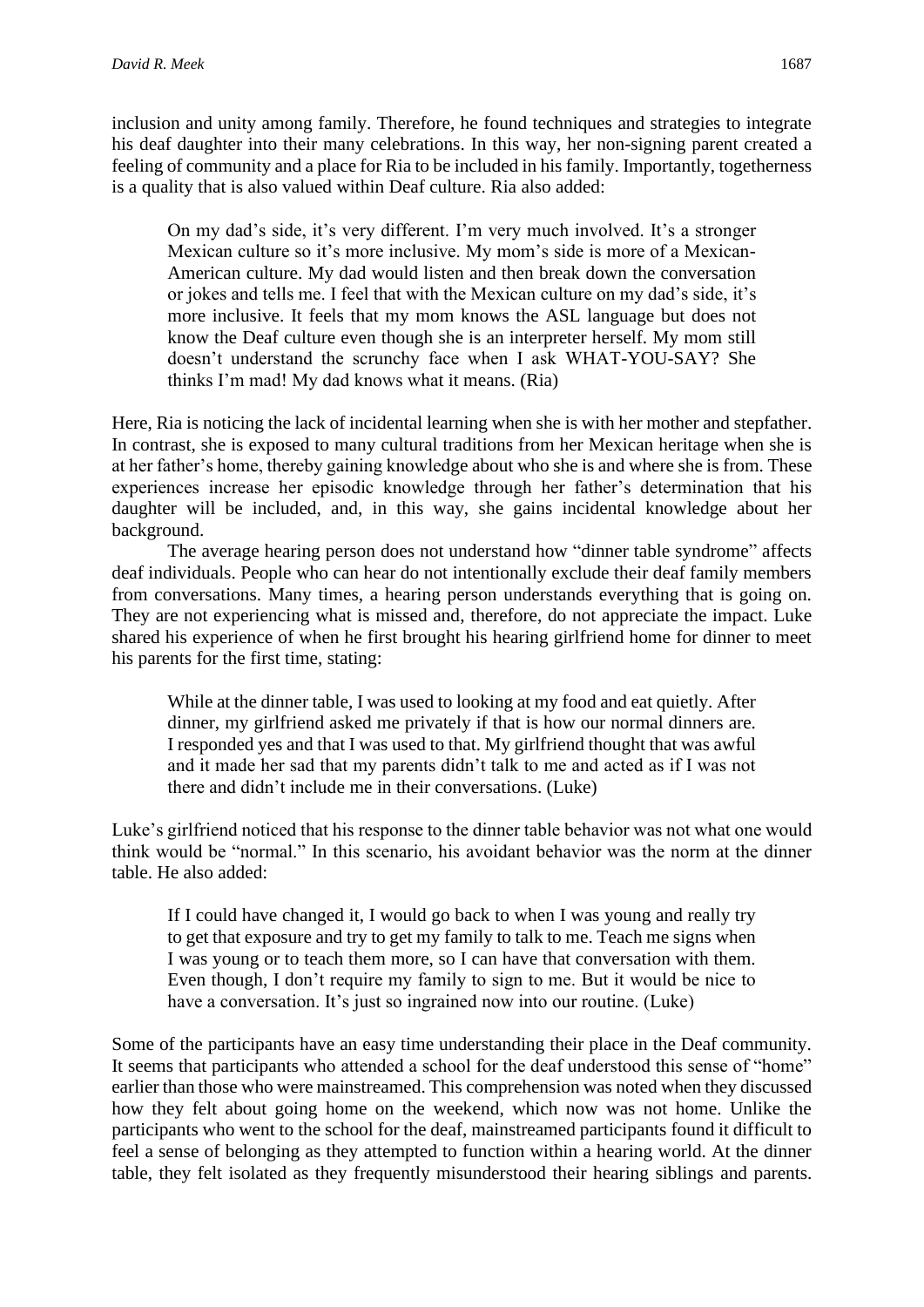This situation alienated Luke, leading to this sense of not belonging. This lack of a shared experience was related to not fitting in due to limited communication between the deaf child and their hearing family.

**Realization of Missing Out on Conversations.** The participants who graduated from the school for the deaf realized at an earlier age that they were missing out on conversations. While staying at the school for the deaf, the participants are surrounded by ASL throughout the day. When they arrive home, they have to stop using ASL and try to speak, code switching from ASL to English in order to communicate with their family members. Carmen, Ria, and Shelby were between the ages of 11 to 12 when they realized that conversations among their hearing families were missed. These feelings were also shared by Carmen, Ria and Shelby:

I've noticed that I missed out on a lot of conversations with my family. (Carmen)

It irritated me that I was missing out on the laughter, jokes or stories. When I came home, I wanted to know everything, but I realized that I was really missing out on a lot more than I thought. I was used to 100% communication at the school and then when I came home, I was isolated. (Ria)

The school for the deaf opened many things for me. I realized that I could chat with anyone, especially my friends who I chatted with all the time. When I came home, it was back to basic signs. I could really have a deep conversation with my friends. (Shelby)

For Ria and Shelby, their mood changed on the bus ride from the deaf school to their hometown. Ria and Shelby stated:

It came to a point, where I didn't really want to go home. The transition from the deaf school to home was unsettling. Going home, I had to change the way I signed, my expressions, from ASL to basic signs. (Ria) Every time I went home, my attitude changed. I would always say that I was

bored. It was because I was lacking the communication when I was home. I loved staying at school. (Shelby)

Ria and Shelby were resident at the school for the deaf with other deaf and hard of hearing students. They lived on campus during the week and went home during the weekends and holidays. For both participants, there was still an instinctual yearning to be with family; however, there was disappointment and isolation at home from the lack of communication.

Oliver, Peyton and Luke attended public schools in which they were mainstreamed. They took classes alongside their hearing peers. Most likely, these participants had access service provisions to facilitate communication. Although they might have missed out on Deaf culture, they did experience a sub-culture within the mainstreaming program. They had friends and classmates who grew up together and who were placed in the same program, developing in some ways a "created family." In a similar way, these students noticed how they were unable to share family time. Imagine your favorite TV sitcom where a family sits around the table talking about their day. They discuss positive and negative experiences, tell jokes, and have light-hearted conversations. For Luke, it came as a surprise when he realized that his family was not like those he saw on television. He added:

I thought...wait a minute, that is not like my family. My family do not chat as much as they do on sitcoms, or maybe they did, and I just didn't know it. (Luke)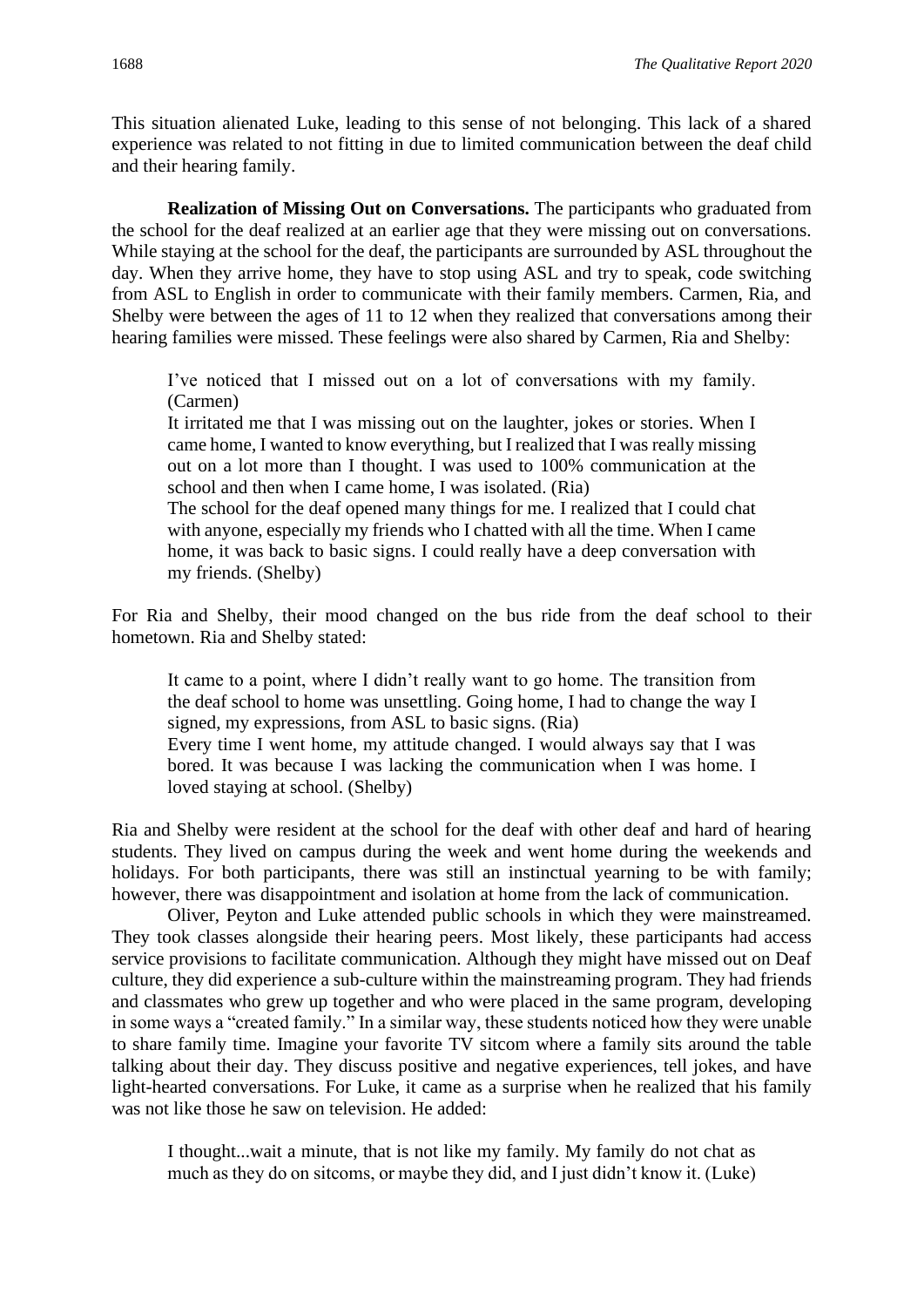Oliver, Peyton and Luke did not notice that they missed out on individual words or phrases during communication and that they had relied on their knowledge of what was being discussed to fill in the gaps until after the experienced a more deaf-centric environment. Oliver shared:

After graduation, I had dinner with my extended family. I had a very hard time communicating with them. I've been so used to using ASL on a daily basis since I've been in college. (Oliver)

Peyton similarly supplied:

I had friends who were deaf with hearing parents that knew sign. I saw the communication with them and compared it with my family. They were not the same. I just saw how much my friend was involved with her family conversations. (Peyton)

These types of comments suggest that exposure to a more accessible environment changes how these mainstreamed students understood that what they had missed when relying only on auditory input.

All six of the participants had this insight at some point in their lives. For some, it came earlier when they became immersed within the culture of a school for the deaf. For others, it came later when they entered university with a deaf centric program. Then participants finally understood that their identity was not that of a "broken" hearing person who was trying their best to fit into the hearing world; rather, they understood that they were deaf, whole, but different from their hearing families.

Participants acknowledged that understanding speakers was like putting together a puzzle without all the pieces or making sense of a movie where they had missed the ending. These participants constantly felt like they were walking in on the middle of a conversation and trying to figure out what is going on. When these participants arrived at a signing environment, they realized that they were excluded from much of the incidental learning that occurred while in a spoken language environment. One striking example is Oliver, who started learning ASL when he came to a college attended by other deaf individuals and enrolled in a degree program that focused on ASL. The natural outcome for Oliver was that ASL became his second language to understand his professors, classmates, and peers, hearing and deaf. Now, we turn to the essence of these participants' experiences and their awakening and understanding that they were deaf and did not need to pass for hearing.

#### **Discussion**

The purpose of this study was to explore retrospective experiences of deaf adults regarding their memories of conversations at the dinner table as children in hearing families. Until now, this phenomenon has been discussed, but there is limited research (Hauser et al., 2010; Listman, Rogers, & Hauser, 2011; Marschark & Hauser, 2012). Recently, there has been a focus on investigating the impact of the "dinner table syndrome" on academic performance (Hall, Smith, Sutter, DeWindt, & Dye, 2018). Without access to incidental learning and world knowledge, deaf individuals often are puzzled as to why others can more rapidly pick up on implicit conversational meanings.

When looking at the essence of "Loved, yet Disconnected," it is clear that easy access to incidental knowledge is difficult (Schegloff, 2000). These participants note that when they sought clarification, they often got brief explanations or were told that they would get the information "later." On the other hand, hearing children have full, effortless access to similar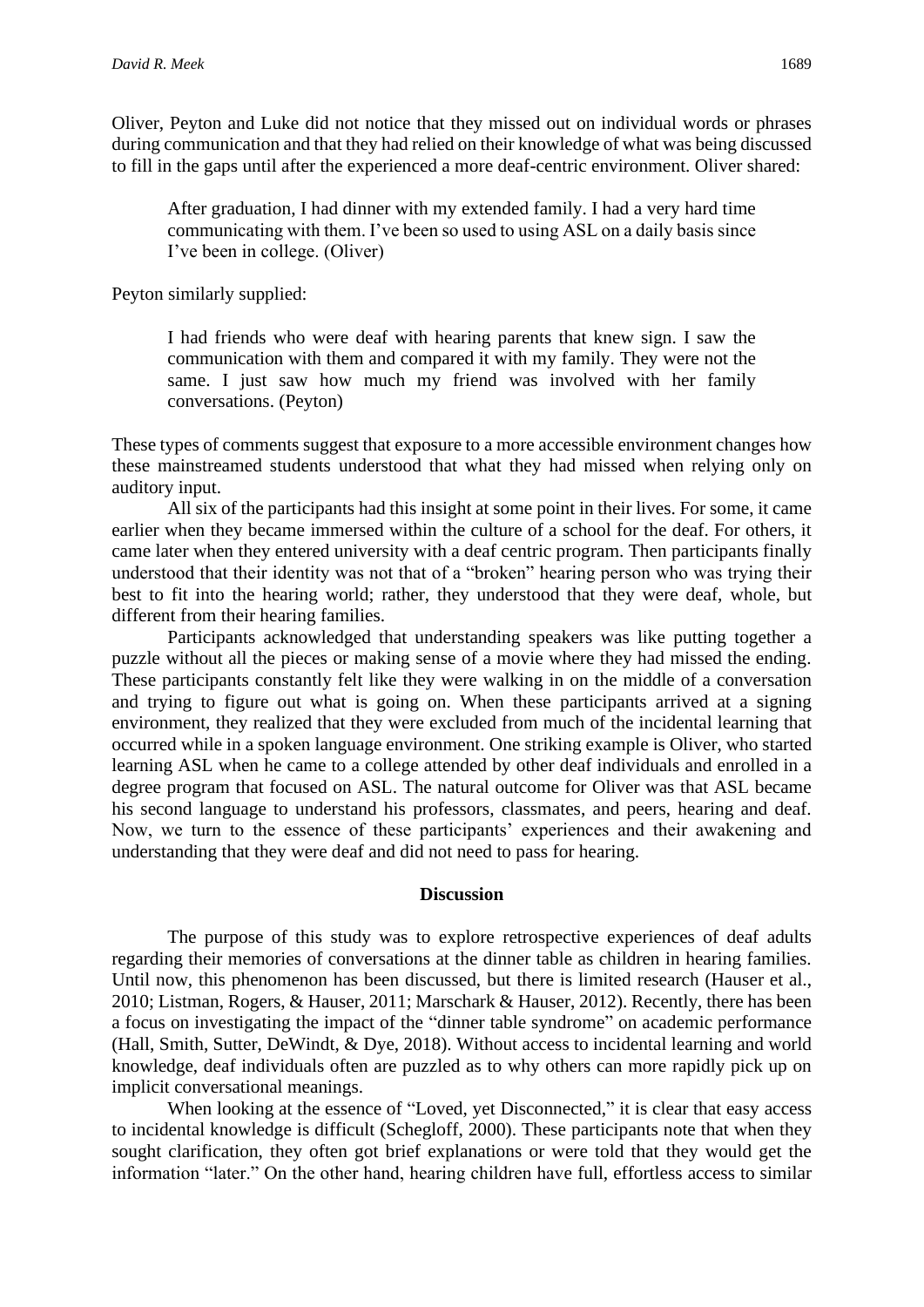information. These participants spontaneously discussed that they understand that their hearing peers knew things that they did not; one even stated that he wondered how they had learned that information. This knowledge can be thought of as "behind the head" information that is learned by overhearing how their parents and siblings talk to each other. For these participants, information has to be "overseen" to be understood; something that hearing parents did not fully understand. It would be worth exploring in a future study how access to incidental learning may contribute to a child's development of empathy. Children carry these "conversational lessons" into their own relationships; however, deaf children do not have access to this form of learning, and it impacts their later social functioning.

The essence of "Loved, yet Disconnected" captured the participants' and my own lived experiences growing up in hearing families. We struggled with access to "Communication and Language." We were frequently unaware of what was happening around us related to "Current New and Events." We struggled to be engaged in dialogues with our families as well as at school, noting problems with "Conversational Belonging and Sense of Exclusion." All of these frustrations and missed opportunities led to our "Realization of Missing Out." The lived experiences of the participants led to an approach/avoidance issue with their families. The participants desire to be part of their families' lives but upon entering their world feel left out. The hope is that an understanding of these feelings—frustration and even anger—can help families as well as others to develop strategies to reduce these feelings of isolation.

Among deaf and hard of hearing individuals from hearing families, the lack of incidental learning is a common part of their lived experiences (Hauser et al., 2010). Their everyday experiences of conversations in person, on the radio, or on television are not easily accessible through passive listening. What a hearing person might think is common sense may not be known to the deaf or hard of hearing individual. The phrase, "Everybody knows that" reflects cultural knowledge that is transmitted through incidental learning (Beck & Flexer, 2011).

The participants noted that they were missing out on information during conversations with their families. This inability to "overhear" is unlike the lived experiences of hearing individuals who may wish that they would "unhear" some hurtful comments (Beck & Flexer, 2011). Carmen mentioned that she did not know her family tree. Her parents were confused as to why she did not know. Carmen realized that this topic was sometimes discussed at the dinner table and she missed out on the conversation regarding her family history. Carmen's comments reflect the themes of "Communication and Language and Realization of Missing Out." While hearing individuals have full access to this type of information (Hauser et al., 2010), this information was hidden from Carmen.

Deaf individuals often violate rules of (hearing) etiquette. For example, Hauser (2008) discussed not understanding why his father told him to "pick up [his] feet" when walking. He did not realize that dragging his feet made a noise and his father's exhortations did not go far toward explaining it to him. He offered this story as an example of the mismatch between the communication strategies between his hearing father and himself. This mismatch between a hearing father and a deaf son embodies the theme of "Conversational Belonging and Sense of Exclusion." Hauser continued to explain that if they had had shared knowledge and language, his father would have been able to explain to him that he understood that his child could not hear how loud he was, but that others would be bothered by his noisily dragging his feet. Others deaf individuals discuss that they were criticized for loud chewing noises or being loud when using the bathroom; these are implicit rules that tend to be learned through incidental learning when you hear others being criticized.

All of the participants admitted to asking questions during family discussions. These participants were actively trying to engage themselves in conversations and were attempting to use spoken language strategies to obtain information (Zernovoj, 2008). Unfortunately, many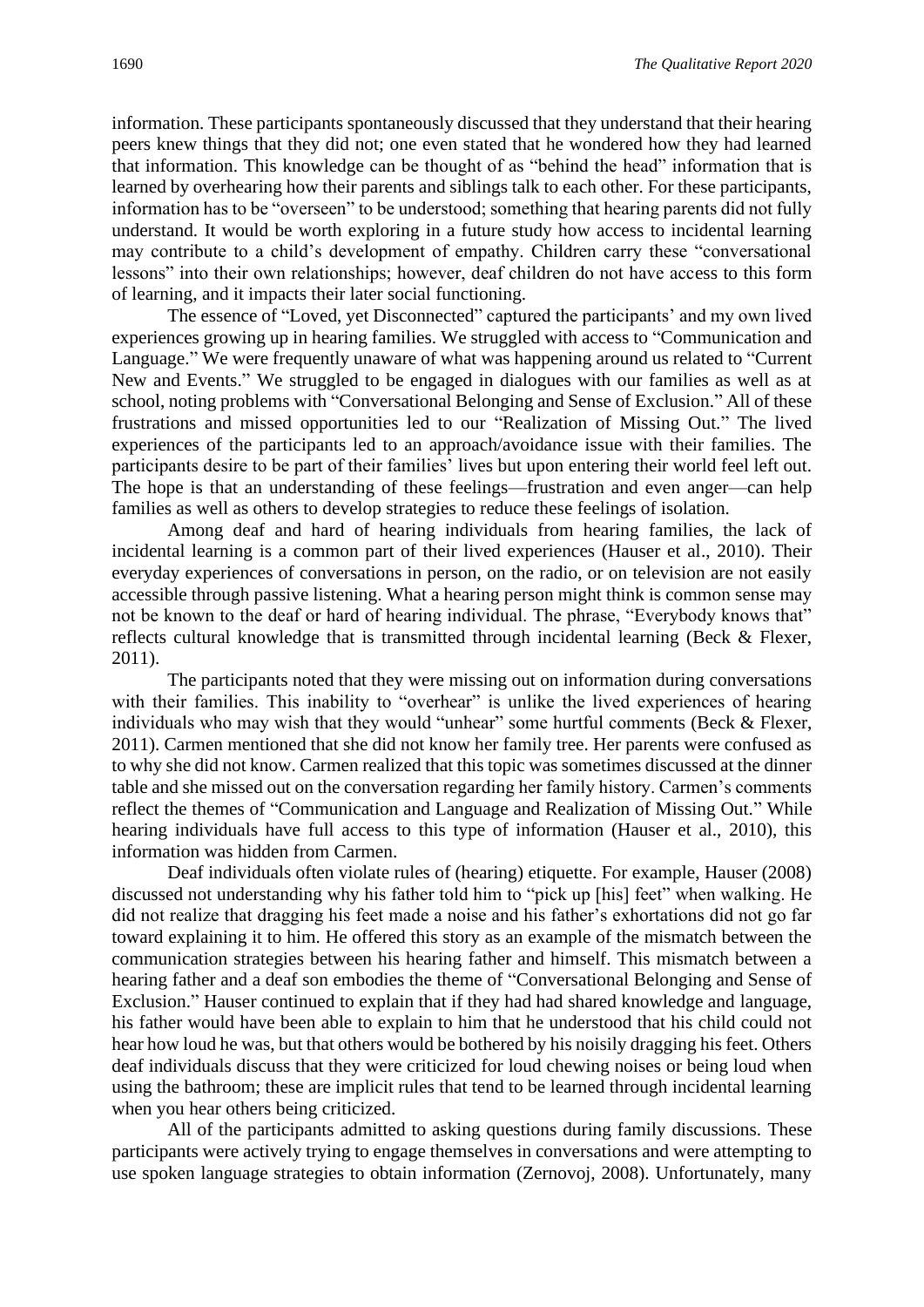were unable to get the requested information, as noted in the section on "Conversational Belonging and Sense of Exclusion." This exclusion teaches deaf children not to ask questions, a strategy that impacts their academic performance. This passive disengagement tends to develop after repeated requests for information results in less than satisfactory answers or being rebuffed by family members. Here, participants related that they had adopted a strategy of eating and simply ignoring ongoing conversations.

The participants who attended a residential school for the deaf gained the "Realization of Missing Out" earlier than those who did not attend a school for the deaf. Though they may not have expressed the realization explicitly while in school, their actions betrayed this understanding. For example, they often preferred to stay at school, where they had full access to discussions of politics and other topics, than to go home, where they were often excluded from information about "Current News and Events." At the residential school, they had access to academic language that could convey these more abstract ideas through an accessible visual language; at home, this was sadly lacking.

Incidental learning contributes critically to daily acquisition of knowledge. It is an invaluable learning tool for individuals to learn about what is going on around them. Deaf individuals must overcome the access challenge in other ways in order understand the world. Zernovoj (2008) noted this passive behavior as a teacher in a school for the deaf and developed a strategy called Guided Viewing to teach deaf individuals to actively engage with materials by requesting information that they did not know. Here, Zernovoj's students "unlearned" their early behaviors and understood that they could ask questions and get in-depth answers. As discussed above, those at the residential school gained this understanding much earlier, while those who attended mainstream programs required additional time and maybe never overcame this passive response. As noted, this problem has at its root the language deprivation to which a deaf child in a hearing world is often subject (Hutchens, 2010).

Much world knowledge is acquired through incidental learning (Convertino et al., 2014; Powers, Gregory, & Thoutenhoofd, 1998). However, these deaf participants felt that they did not receive their world knowledge through family conversations using spoken language. Convertino et al. (2014) noted that even with a cochlear implant that gives deaf students more access to spoken language, the students had lower levels of both vocabulary and world knowledge. At this point in their lives, these participants did not seem aware of the impact that this gap has had or potentially will have in their lives. They understood that "Communication and Language" was difficult, but they did not appear to understand the deep-rooted issues that resulted from this lack of "overhearing."

These participants frequently did not understand the importance of overhearing information and being part of a reciprocal and contingent conversation (Hirsh-Pasek & Golinkoff, 2015). This lack of conversational turn taking is noted in the section about "Conversational Belonging and Sense of Exclusion," where they noted disconnection from family conversations. We do know that deaf students do organize their mental lexicon in similar ways to hearing individuals (Clark, Schwanenflugel, Everhart & Bartini, 1996; Marschark, Convertino, McEvoy & Masteller, 2004), and they have many overlapping themes in their life scripts(Clark & Daggett, 2015; Wolsey, Clark, van der Mark, & Suggs, 2017). Therefore, some world knowledge is acquired both informally and formally. These gaps tend to develop because of a lack of contingent and reciprocal dialogue early in linguistics and academic development.

Thwarted language development "sets the table" for "dinner table syndrome" because parents, siblings, and other family cannot interact with their deaf members. As a whole, individuals will need to consider what happens at the dinner table in order to best understand this syndrome. All of these interactions at the dinner table are opportunities to teach language and behaviors, including social etiquette. This interaction among family members is where a child first learns how to interact with people. It is a journey worth taking.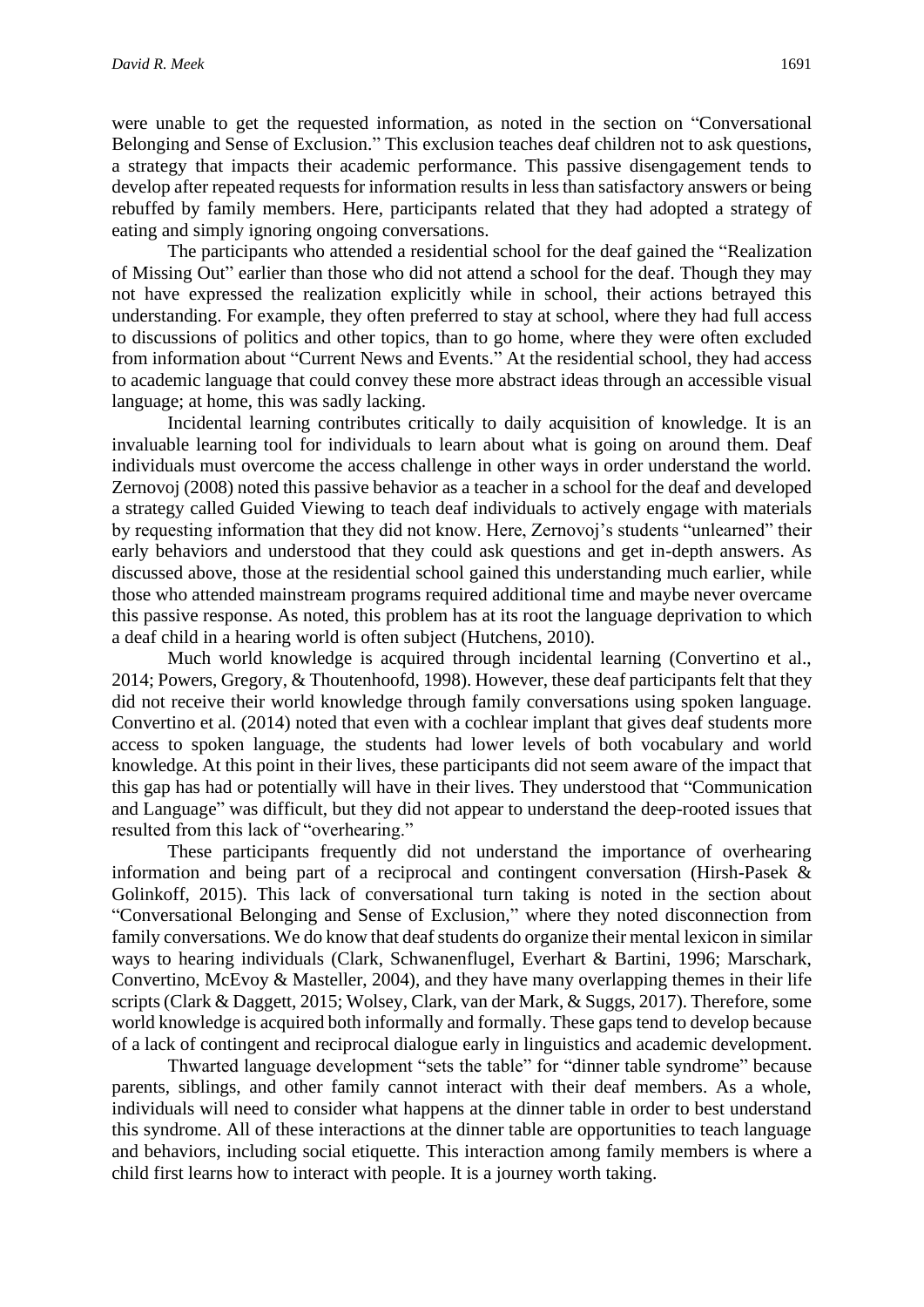#### **References**

- Beck, D. L., & Flexer, C. (2011, February). Listening is where hearing meets brain...in children and adults. *Hearing Review*. Retrieved from [http://www.hearingreview.com/2011/02/listening-is-where-hearing-meets-brain-in](http://www.hearingreview.com/2011/02/listening-is-where-hearing-meets-brain-in-children-and-adults/)[children-and-adults/](http://www.hearingreview.com/2011/02/listening-is-where-hearing-meets-brain-in-children-and-adults/)
- Bodner-Johnson, B. (1991). Family conversation style: Its effect on the deaf child's participation. *Exceptional Children*, *57*(6), 502-509. doi: 10.1177/001440299105700604
- Calderon, R., & Greenberg, M. (2011). Social and emotional development of deaf children: Family, school, and program effects. In M. Marschark & P. Spencer (Eds.), *The Oxford handbook of deaf studies, language, and education*, *1,* (pp. 188-199). Oxford, UK: Oxford University Press.
- Charmaz, K., & Belgrave, L. (2012). Qualitative interviewing and grounded theory analysis. In J. Gubrium, J. A. Holstein, A. Marvasti, & K. D. McKinney (Eds.), *The SAGE*  handbook of interview research: The complexity of the craft (2<sup>nd</sup> ed., pp. 347-365). Los Angeles, CA: Sage Publications.
- Clark, M. D., & Daggett, D. J. (2015). Exploring the presence of a Deaf American cultural life script. *Deafness & Education International*, *17*(4), 194-203. doi: 10.1179/1557069X15Y.0000000005
- Clark, M. D., Schwanenflugel, P. J., Everhart, V. S., & Bartini, M. (1996). Theory of mind in deaf adults and the organization of verbs of knowing. *The Journal of Deaf Studies and Deaf Education*, *1*(3), 179-189. doi: 10.1093/oxfordjournals.deafed.a014293
- Coates, J., & Sutton-Spence, R. (2001). Turn-taking patterns in deaf conversation. *Journal of Sociolinguistics*, *5*(4), 507-529. doi:10.1111/1467-9481.00162
- Convertino, C., Borgna, G., Marschark, M., & Durkin, A. (2014). Word and world knowledge among deaf learners with and without cochlear implants. *Journal of Deaf Studies and Deaf Education*, *19*(4), 471-483. doi: 10.1093/deafed/enu024
- Hall, W. C., Smith, S. R., Sutter, E. J., DeWindt, L. A., & Dye, T. D. (2018). Considering parental hearing status as a social determinant of deaf population health: Insights from experiences of the "dinner table syndrome." *PloS one*, *13*(9). doi: 10.1371/journal.pone.0202169
- Harmon, K. (2013). Growing up to become hearing: Dreams of 'passing' in oral deaf education. In J. Brune & D. Wilson (Eds.), *Disability and passing: Blurring the lines of identity* (pp. 167-198). Philadelphia, PA: Temple University Press
- Hauser, P. (2008, November 19). Impact of deaf parents on college students' self perceptions of their cognitive control. *VL2 Presentation Series.* Retrieved from [http://vl2.gallaudet.edu/pen-program/proseminar/academic-year-2008-09/peter](http://vl2.gallaudet.edu/pen-program/proseminar/academic-year-2008-09/peter-%20hauser/)[hauser/](http://vl2.gallaudet.edu/pen-program/proseminar/academic-year-2008-09/peter-%20hauser/)
- Hauser, P. C., O'Hearn, A., McKee, M., Steider, A., & Thew, D. (2010). Deaf epistemology: Deafhood and deafness. *American Annals of the Deaf*, *154*(5), 486-492. doi: 10.1353/aad.0.0120
- Hintermair, M. (2015). The role of language in deaf and hard-of-hearing children's. In M. Marschark & P. E. Spencer (Eds.), In *The Oxford handbook of deaf studies in language*, (pp. 62-75). New York, NY: Oxford University Press.
- Hirsh-Pasek, K. & Golinkoff, R. (2015, September). *Living in Pasteur's quadrant: Navigating the uncharted waters between basic and applied research*. Paper presented at the PEN 2015-2016 Distinguished Lecture Series, Washington, DC. Retrieved from <http://webcast.gallaudet.edu/?id=251>
- Hutchens, E. (2010). Cognitive ecology. *Topics in cognitive science, 2*(4), 705-715. doi: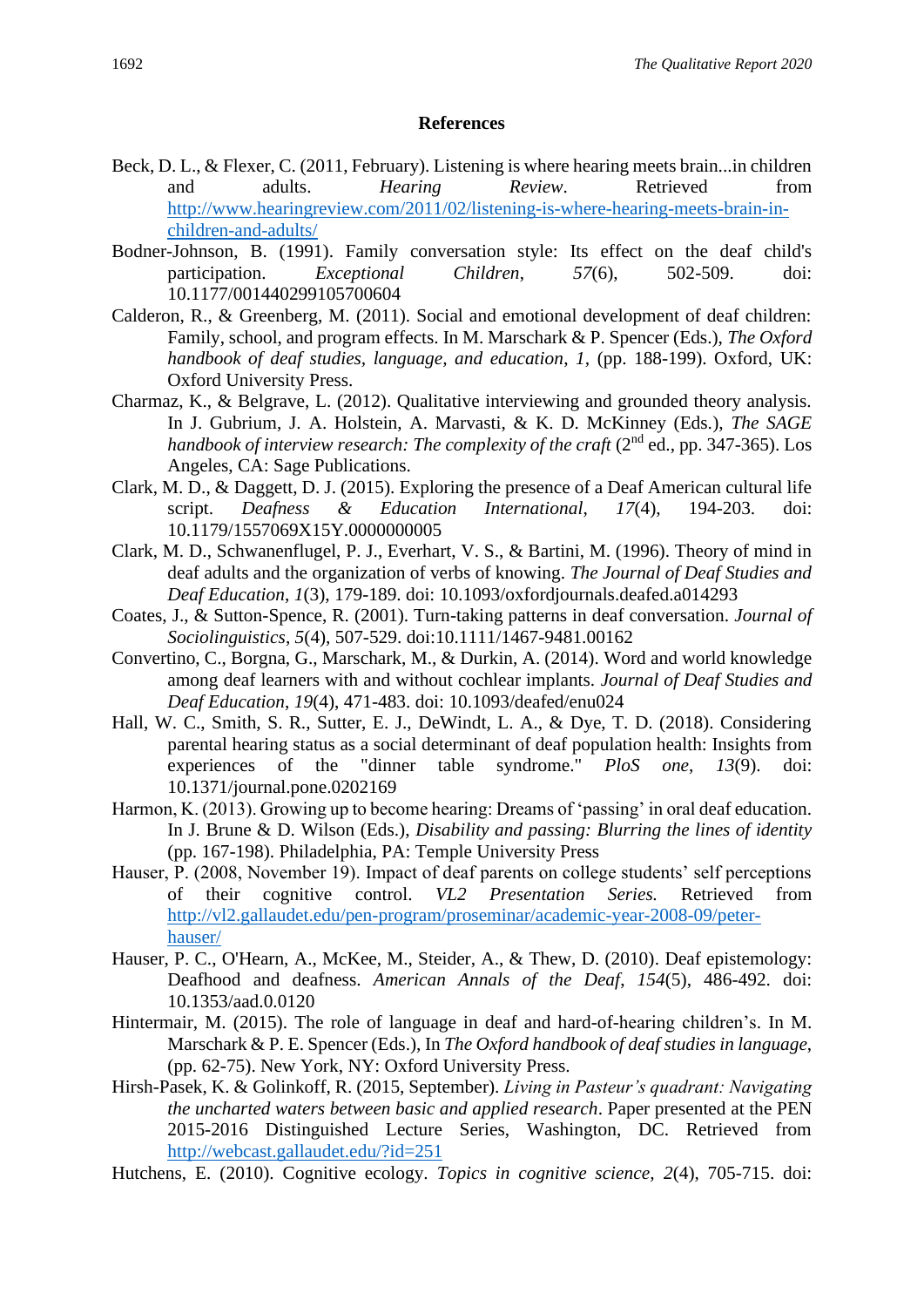10.1111/j.1756-8765.2010.01089.x

- Laurent Clerc National Deaf Education Center. (n.d). *American Deaf culture.* Retrieved from <https://www3.gallaudet.edu/clerc-center/info-to-go/american-deaf-culture>
- Lewis, J. P. (2016). *Your deaf kids and the dinner table*. Retrieved from <https://www.munkymind.com/blog/2016/04/27/your-deaf-kids-and-the-dinner-table/>
- Listman, J., Rogers, K. D., & Hauser, P. C. (2011). Community cultural wealth and deaf adolescents' resilience. In D. Zand & K. Pierce (Eds.), *Resilience in deaf children* (pp. 279-297). Springer, New York, NY. doi: 10.1007/978-1-4419-7796-0\_11
- Marschark, M. (2007). *Raising and educating a deaf child: A comprehensive guide to the choices, controversies, and decisions faced by parents and educators*. New York, NY: Oxford University Press.
- Marschark, M., Convertino, C., McEvoy, C., & Masteller, A. (2004). Organization and use of the mental lexicon by deaf and hearing individuals. *American Annals of the Deaf*, *149*(1), 51-61. doi:10.1353/aad.2004.0013
- Marschark, M., & Hauser, P. C. (2012). *How deaf children learn.* New York, NY: Oxford University Press.
- Marschark, M., Schick, B., & Spencer, P. E. (2006). Understanding sign language development of deaf children. In B. Schick, M. Marschark, & P. E. Spencer (Eds.), *Perspectives on deafness. Advances in the sign language development of deaf children (pp. 3-19). New* York, NY: Oxford University Press.
- Marshall, C & Rossman, G. (1999). *Designing qualitative research*. Thousand Oaks, CA: Sage Publications.
- McKee, R. L., Johnson, K., & Marbury, N. (1991). Attention-getting strategies of deaf children at the dinner table. *Issues in Applied Linguistics*, *2*(2), 239-268. [https://cloudfront.escholarship.org/dist/prd/content/qt3pk534j2/qt3pk534j2.pdf?t=le4o](https://cloudfront.escholarship.org/dist/prd/content/qt3pk534j2/qt3pk534j2.pdf?t=le4ob7)  $h7$
- Meadow-Orlans, K. P., Spencer, P. E., Erting, C. J., & Marschark, M. (2000). *The deaf child in the family and at school: Essays in honor of Kathryn P. Meadow-Orlans*. Mahwah, NJ: Erlbaum.
- Mitchell, R. E., & Karchmer, M. A. (2004). Chasing the mythical ten percent: Parental hearing status of deaf and hard of hearing students in the United States. *Sign Language Studies, 4*(2), 138-163. doi:10.1353/sls.2004.0005
- Padden, C. A., & Humphries, T. (1988). *Deaf in America*. Cambridge, MA: Harvard University Press.
- Powers, S., Gregory, S., & Thoutenhoofd, E. D. (1998). *The educational achievements of deaf children: A literature review*. (Research Report N. 65). Norwich, UK: Department for Education and Employment.
- Quigley, S. P., & Kretschmer, R. E. (1982). *The education of deaf children: Issues, theory, and practice*. Baltimore, MD: University Park Press.
- Scheetz, N. A. (2012). *Deaf education in the 21st century: Topics and trends*. Boston, MA: Pearson Education, Inc.
- Schegloff, E. A. (2000). Overlapping talk and the organization of turn-taking for conversation. *Language in Society, 29*(1), 1-63. doi: 10.1017/S0047404500001019
- Smith, A. (2015). US smartphone use in 2015. *Pew Research Center*. Retrieved from <https://www.pewinternet.org/2015/04/01/us-smartphone-use-in-2015/>
- van Manen, M. (1990). *Researching lived experience: Human science for an action sensitive pedagogy*. Albany, NY: State University of New York Press.
- van Manen, M. (2016). *Phenomenology of practice: Meaning-giving methods in phenomenological research and writing*. Walnut Creek, CA: Left Coast Press, Inc.
- Wolsey, J. A., Clark, M. D., van der Mark, L., & Suggs, C. (2017). Life scripts and life stories